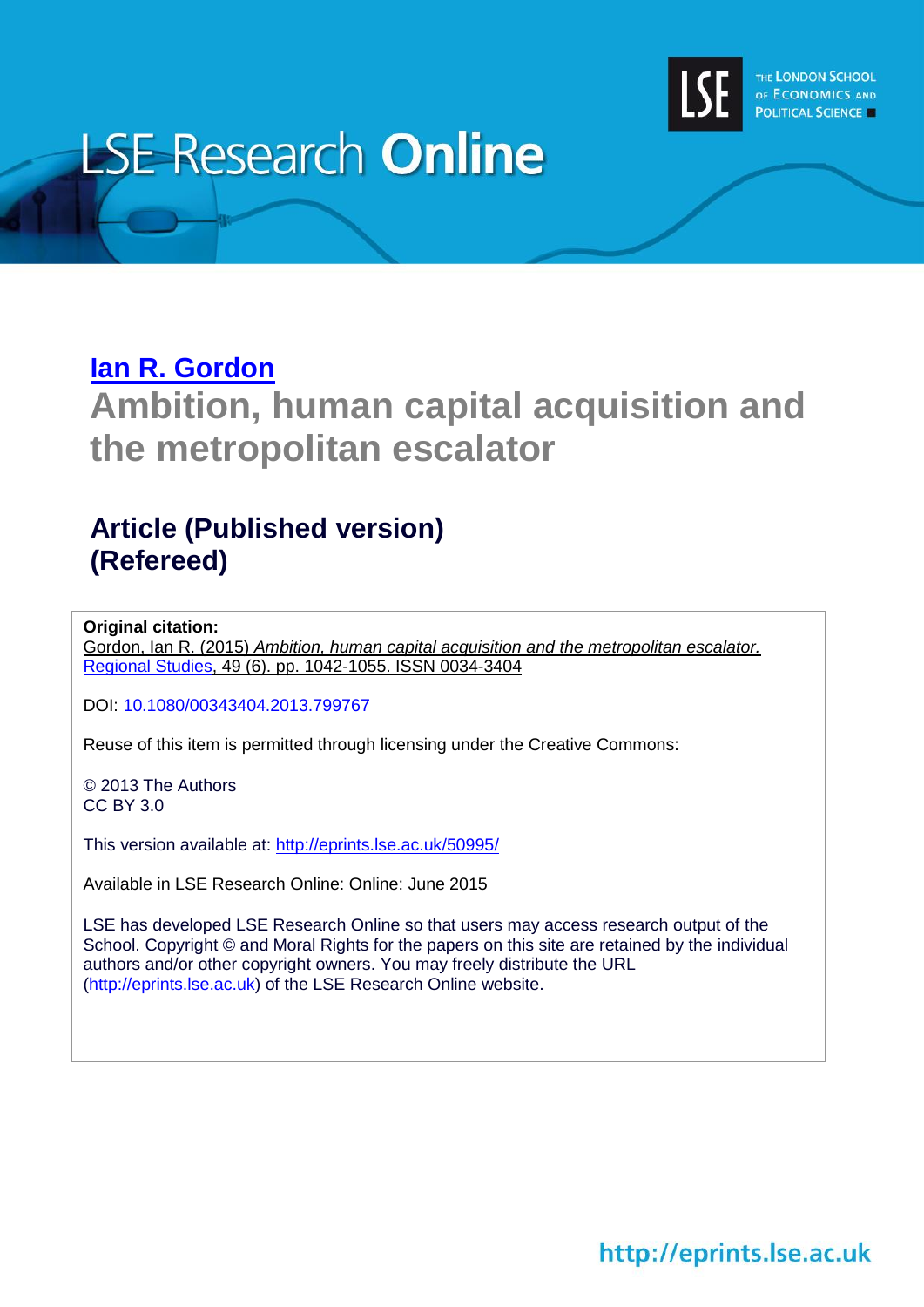This article was downloaded by: [LSE Library Services] On: 02 June 2015, At: 01:39 Publisher: Routledge Informa Ltd Registered in England and Wales Registered Number: 1072954 Registered office: Mortimer House, 37-41 Mortimer Street, London W1T 3JH, UK





Publication details, including instructions for authors and subscription information: <http://www.tandfonline.com/loi/cres20>

### **Ambition, Human Capital Acquisition and the Metropolitan Escalator**

Ian R. Gordon $a$ 

<sup>a</sup> Spatial Economics Research Centre and Geography Department, London School of Economics, Houghton Street, London WC2A 2AE, UK. Published online: 10 Jun 2013.



**To cite this article:** Ian R. Gordon (2015) Ambition, Human Capital Acquisition and the Metropolitan Escalator, Regional Studies, 49:6, 1042-1055, DOI: [10.1080/00343404.2013.799767](http://www.tandfonline.com/action/showCitFormats?doi=10.1080/00343404.2013.799767)

**To link to this article:** <http://dx.doi.org/10.1080/00343404.2013.799767>

#### PLEASE SCROLL DOWN FOR ARTICLE

Taylor & Francis makes every effort to ensure the accuracy of all the information (the "Content") contained in the publications on our platform. Taylor & Francis, our agents, and our licensors make no representations or warranties whatsoever as to the accuracy, completeness, or suitability for any purpose of the Content. Versions of published Taylor & Francis and Routledge Open articles and Taylor & Francis and Routledge Open Select articles posted to institutional or subject repositories or any other third-party website are without warranty from Taylor & Francis of any kind, either expressed or implied, including, but not limited to, warranties of merchantability, fitness for a particular purpose, or non-infringement. Any opinions and views expressed in this article are the opinions and views of the authors, and are not the views of or endorsed by Taylor & Francis. The accuracy of the Content should not be relied upon and should be independently verified with primary sources of information. Taylor & Francis shall not be liable for any losses, actions, claims, proceedings, demands, costs, expenses, damages, and other liabilities whatsoever or howsoever caused arising directly or indirectly in connection with, in relation to or arising out of the use of the Content.

This article may be used for research, teaching, and private study purposes. Terms & Conditions of access and use can be found at <http://www.tandfonline.com/page/terms-and-conditions>

**It is essential that you check the license status of any given Open and Open Select article to confirm conditions of access and use.**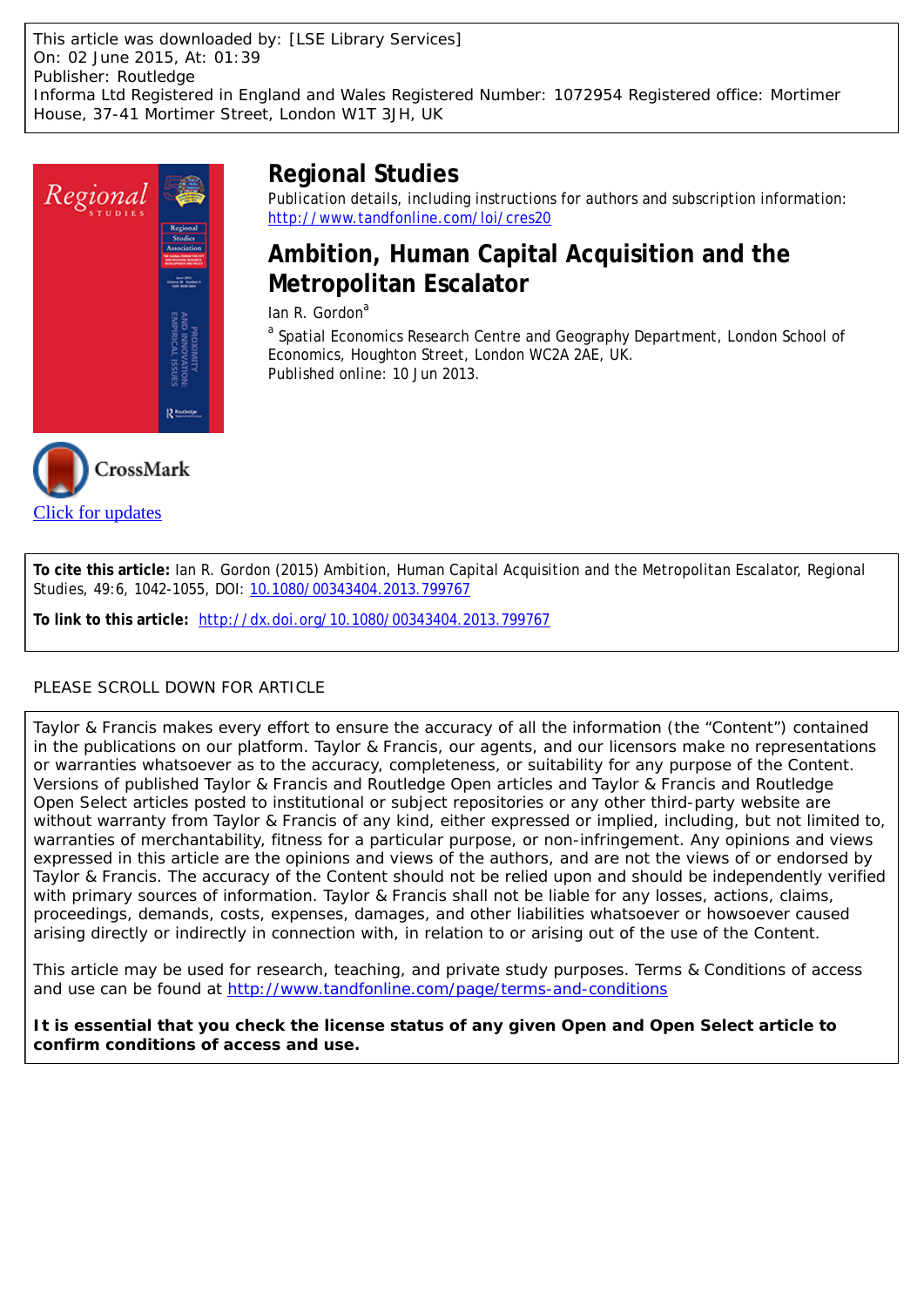## Ambition, Human Capital Acquisition and the Metropolitan Escalator

IAN R. GORDON

Spatial Economics Research Centre and Geography Department, London School of Economics, Houghton Street, London WC2A 2AE, UK. Email: I.R.Gordon@lse.ac.uk

(Received April 2012: in revised form March 2013)

GORDON I. R. Ambition, human capital acquisition and the metropolitan escalator, Regional Studies. This paper examines the relation between ambition, as a form of dynamic human capital, and the escalator role of high-order metropolitan regions, as originally identified by A. J. Fielding. It argues that occupational progression in such places particularly depends on concentrations both of people with more of this asset and of jobs offering preferential access to valued elements of tacit knowledge, interacting in thick, competitive labour markets. This is partially confirmed with analyses of British Household Panel Study (BHPS) data on long-term progression showing that only the more ambitious gain from residence in the extended London region, and that they only progress faster there.

Escalator region Migration Urban labour market London Social mobility Human capital

GORDON I. R. 企图心、人力资本取得与大都会中的自动扶梯区域,区域研究。本文检视做为一种动态人力资本形式的 企图心和最初由 A. J. Fielding 所指认的高阶大都会区域的电扶梯角色之间的关联性。本文主张,这些地方中的职业发 展,特别取决于具有此类资质者和得以提供优先途径以获取隐性知识中的重要元素之工作的双重聚集,这些重要元素 在厚实、竞争的劳动市场中互动。此一主张随着长期发展的英国家户盘区调查(BHPS)资料的分析而部分被确认,该 分 析显示,只有较具有企图心者,能够从居住在伦敦的延伸区域中获益,且他们也仅能够在此地较为迅速的发展。

电扶梯区域 移民 城市劳动市场 伦敦 社会流动性 人力资本

GORDON I. R. L'ambition, l'acquisition du capital humain et l'escalator metropolitain, Regional Studies. Ce présent article cherche à examiner le rapport entre l'ambition, en tant qu'une sorte de capital humain dynamique, et le rôle d'escalator des régions métropolitaines de rang supérieur, d'après A. J. Fielding. On affirme que l'évolution professionnelle dans de tels endroits dépend notamment des concentrations à la fois des gens dotés de davantage de cet atout et des emplois qui facilitent un accès préférentiel à des éléments prisés de la connaissance tacite, interagissant avec d'importants marchés du travail compétitifs. Cela est en partie confirmé à partir des analyses des données provenant du British Household Panel Survey (BHPS – enquête par panel auprès des ménages britanniques) sur l'évolution professionnelle à long terme qui montre que seulement les plus ambitieux profitent d'un lieu de résidence situé dans l'agglomération de Londres, et qu'eux seuls y progressent plus rapidement.

Région escalator Migration Marché du travail urbain Londres Mobilité sociale Capital humain

GORDON I. R. Ehrgeiz, Erwerb von Humankapital und die eskalierende Rolle der Metropole, Regional Studies. In diesem Beitrag wird die Beziehung zwischen dem Ehrgeiz als Form von dynamischem Humankapital und der zuerst von A. J. Fielding identifizierten eskalierenden Rolle von Metropolitanregionen höherer Ordnung untersucht. Es wird die These aufgestellt, dass das berufliche Vorwärtskommen an solchen Orten vor allem von der Höhe der Konzentration von stärker mit diesem Merkmal ausgestatteten Personen sowie von Arbeitsplätzen mit bevorrechtigtem Zugang zu wertvollen Elementen impliziten Wissens abhängt, wobei sich diese beiden Aspekte in dichten und konkurrenzbetonten Arbeitsmärkten gegenseitig beeinflussen. Diese These wird teilweise durch Analysen der Daten der British Household Panel Study (BHPS) über langfristiges Vorwärtskommen bestätigt, aus denen hervorgeht, dass nur ehrgeizigere Personen von einem Wohnort im Großraum London profitieren und nur dort beruflich schneller vorankommen.

Eskalierende Region Migration Städtischer Arbeitsmarkt London Soziale Mobilität Humankapital

GORDON I. R. Ambición, adquisición de capital humano y el papel escalador de áreas metropolitanas, Regional Studies. En este artículo se examina la relación entre ambición como forma de capital humano dinámico y el papel escalador de las regiones metropolitanas de primer orden, tal como lo identificó originalmente A. J. Fielding. Se sostiene que la progresión laboral en tales lugares depende específicamente de las concentraciones de personas con esta característica así como de los trabajos con acceso preferencial a elementos valiosos de conocimiento tácito, aspectos que influyen en mercados laborales densos y

© 2013 The Author(s). Published by Taylor & Francis.

This is an Open Access article distributed under the terms of the Creative Commons Attribution License (http://creativecommons.org/licenses/by/3.0), which permits unrestricted use, distribution, and reproduction in any medium, provided the original work is properly cited. The moral rights of the named author(s) have been asserted.

http://www.regionalstudies.org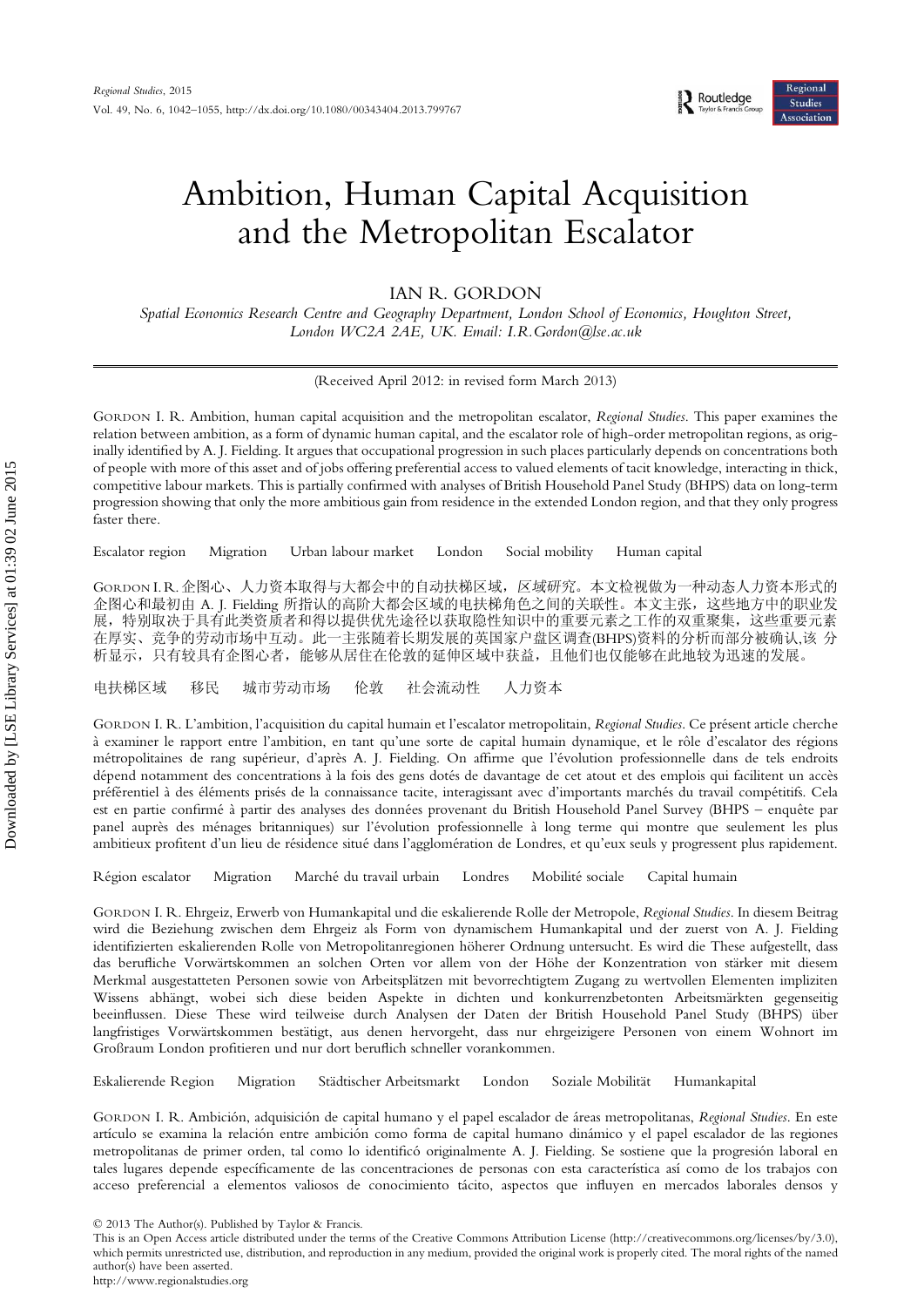competitivos. Esto queda confirmado parcialmente con los análisis de los datos de la encuesta británica de presupuestos familiares (BHPS) sobre la progresión a largo plazo en los que se muestra que solo las personas más ambiciosas sacan provecho de una residencia en el área de Londres, y que solo aquí consiguen desarrollar una carrera profesional con más rapidez.

Región ascendente Migración Mercado laboral urbano Londres Movilidad social Capital humano

JEL classifications: J24, J61, J62, R23

#### INTRODUCTION: SEEKING LADDERS TOPPED WITH GOLD

Famously, over the centuries great cities have attracted young people with talent and ambition who are set on making their careers in the metropolis in the face of uncertain odds. The iconic example is that of (the English) Dick Whittington, reputedly a poor orphan from the countryside who was attracted to London by tales of 'streets paved with gold', who after overcoming his initial disillusion (with the help of prophetic church bells urging him to 'turn again') and finding a rich master who encourages him to invest all his assets (his cat) in a trading venture, from which he gains a quite unexpected fortune, allowing him to progress to a social pinnacle as three times Lord Mayor. The story of the real Sir Richard's ascent to the mayoralty in the fifteenth century is rather more prosaic, starting from roots in the landed (if indebted) gentry and progressing via apprenticeship to the 'honourable trade' of mercery to become a royal financier (FISCHER, 2005). In either version, however, the City is seen to present opportunities for kinds of success not available elsewhere, though ultimately attainable only by a few, through an (obscure) combination of personal character, social connections and pure chance. Away from the context of folk tales, HARRIS and TODARO's (1970) formal representation of city labour markets in the global South accounts for their high unemployment levels as the equilibrium outcome of a gamble which rural migrants make on the chances of gaining access to a set of formal sector jobs with high wages, sustained (in practice) by forms of social closure mechanism not transparent to them.

The continuing power of legends such as the Whittington story to encourage young people wishing 'to seek their fortune' to head for the metropolis is not independent of their exposure to other real success stories coming from closer to home. Since there is less news from those who fail to 'make it', it must be very hard for anyone to appraise realistically the likely return on this gamble. But recent statistical analyses of socio-economic outcomes for those who have made such a move to some of the leading cities in the global North do suggest that they progress further and faster than their peers (GLAESER and MARÉ, 2001; DE LA ROCA and PUGA, 2012). City streets may not be 'paved with gold' just for the taking, but they do seem to provide access to a set of ladders potentially topped with gold – for those with the will and strength to climb them. In rather more dynamic terms, FIELDING (1993, 1995) formulated the idea of an 'escalator region' to represent the enhanced chances of social mobility – across class boundaries – that he observed among residents in London's extended metro region (the South East) between 1971 and 1991. In particular, he found that in-migrants to the region gained strongly – though it should be noted that the evidence for their greater success (based on inter-Censal mobility between places and classes) would have included any one-off 'elevator' effects resulting from entry to a region with many high-status jobs, as well as any continuing 'escalator' effects arising from their presence in a set of more dynamic labour markets.<sup>1</sup>

This paper focuses more specifically on what evidence there is for pure escalator effects on occupational progression, and on who actually benefits from these. In the terms used by GLAESER and MARÉ (2001), analysing effects of relocation on earnings, it focuses on (continuous) 'learning' effects rather than on (one-off) 'productivity' boosts. The assumption is that when people with similar characteristics are compared, any (pure) escalator effects ought to be just as relevant to long-term residents as to migrants. If, after controlling for initial 'elevator' effects, in-migrants are still found to gain proportionately more from their residence in an escalator region, this should be traceable to some catalytic attribute distinguishing those who choose to move to 'escalator regions' from those who were born and stayed there. Youth and talent are the obvious candidates for this role, but less readily observable factors might also be crucial, including the ambition and energy in pursuing career advancement to which FIELDING (1993, p. 147) refers.

All these 'bright lights' stories clearly beg fundamental questions (for the prospective migrant) about how many places are actually available on a city's escalator, and what it takes to get access to these – whether great talent, great ambition, great connections or great luck. For the more detached observer (whether researcher or policy-maker) there is a related set of questions as to whether faster progress up career ladders in such cities reflects:

- . simply their concentrations of:
	- progressive economic activities/educational institutions and powerful patrons; and hence of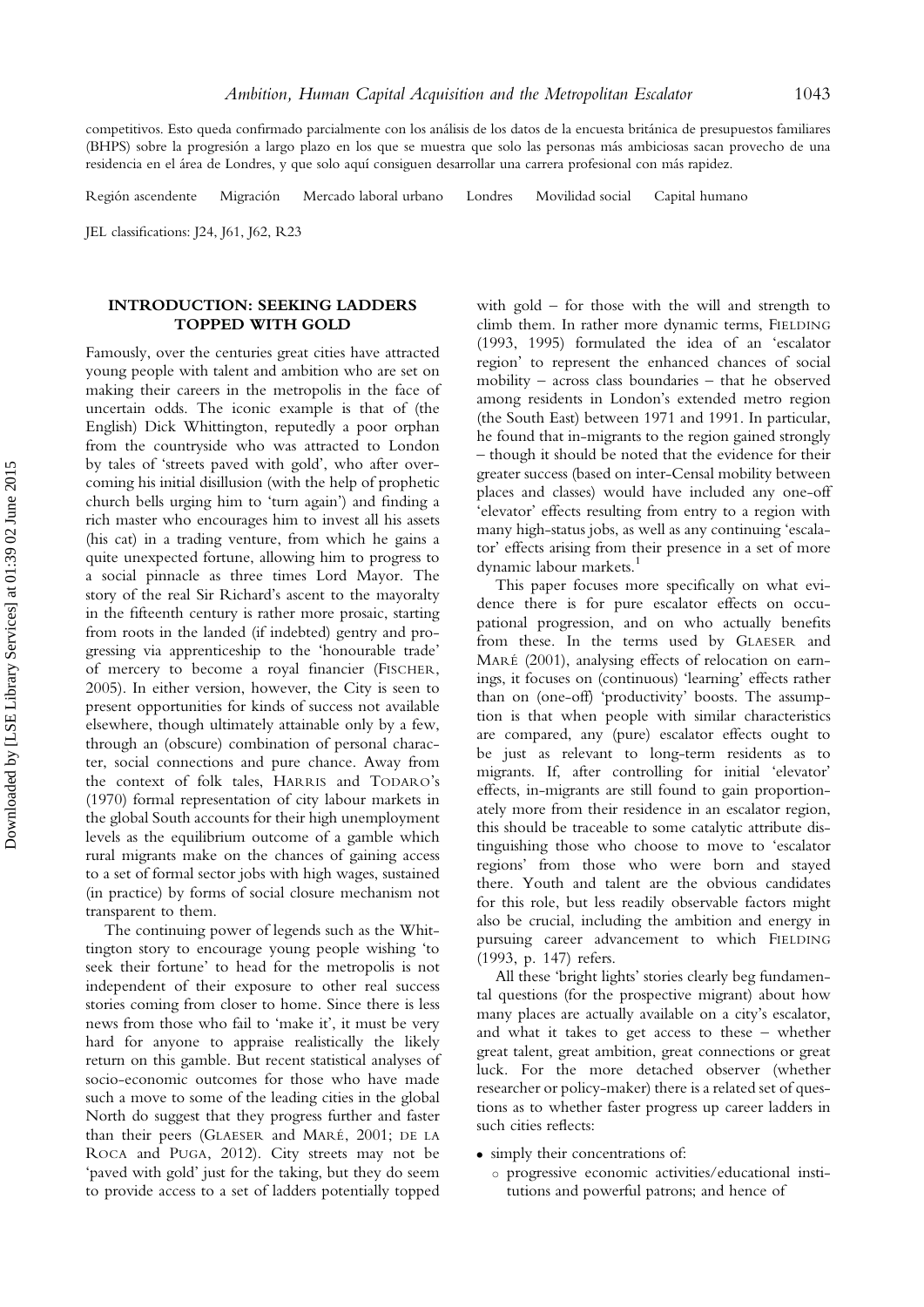- talented and ambitious young people attracted from the countryside and provinces; or also
- . specifically urban externalities in the form of:
	- $\circ$  informally diffused tacit knowledge the trade 'mysteries' in 'the air' of MARSHALL's (1890) specialized industrial districts, or the creative 'urban buzz' of STORPER and VENABLES's (2004) more diverse agglomerations; and/or
	- thick, flexible and dynamic labour markets offering workers a personal financial incentive to pursue such knowledge (GLAESER and MARÉ, 2001).

These issues have wider significance in two respects. The first is in terms of how far the existence of economically dominant cities actually contributes to the human assets of a society and/or to inequality in the social distribution of these (and thus of real incomes too). The second concerns the familiar puzzle (for neo-classical economists at least) as to what could motivate strong migrational flows toward particular regions, if their effect is to eliminate disparities in the real incomes received by people with comparable attributes in different locations (EVANS, 1990). Three elements in a (strong) urban escalator theory which might resolve this are: the specificity of opportunities attracting migrants; the impacts of spatial location on the development of relevant attributes; and the dependence of positive impacts on acceptance by (some) workers in these places of costly efforts with uncertain rewards.

Within the context of a wider study, attempting to address all these issues in relation to potential escalator regions within the UK, the prime focus of this paper is on evidence relevant to the second and third of these elements – seeking answers to questions about whether jobs in some places contribute more to the development of human capital, and how selective these effects are, as between people with different backgrounds and attitudes.

In order to pursue these goals, the remainder of the paper is organized in three main sections. The first section presents a theoretical framework, linking progression up an occupational ladder to dynamic forms of human capital, uneven spatial opportunities for exploiting this, and their relation to signalling behaviour in labour markets with high degrees of uncertainty. The second section outlines an operationalization of this, including measures of advancement in job status, and levels of career ambition, for application to an analysis of mobility and status change over the 1991–2008 period, using micro-data from the British Household Panel Study. The third section reports on results from this analysis (and of shorter-term change data from the Labour Force Survey). A short conclusion summarizes the findings, together with outstanding questions, and links these to on-going work (with colleagues) using complementary data sources, including the Censusbased Longitudinal Study and the Annual Survey of Hours and Earnings.

#### A THEORETICAL FRAMEWORK: DYNAMIC HUMAN CAPITAL, OPPORTUNITIES AND SPACE

The theoretical framework motivating this paper involves a strong version of the urban escalator thesis, focused on the potential role of urban externalities in creating real assets in the form of additions to human (and social) capital, with the active participation of workers who invest their energies acquiring and developing these capacities while 'on the job'.

#### Human capital, occupational status and ambition

Though often approximated by time spent in formal education (or qualifications achieved), in training and in work 'experience', at a conceptual level human capital involves the full range of an individual's embodied assets, in the sense of those personal characteristics<sup>2</sup> that contribute to the value derived from (any of) their activities. These are clearly diverse, and the labour market is accordingly structured around many different occupational positions, each associated with distinctive combinations of human capital, and connected by multiple ladders (along with some 'snakes'). In this context there is a two-way link between occupations and human capital: on the one hand, access to specific jobs requires credible evidence of a particular range of competences; on the other hand, performance of these roles is the main route to accumulating the relevant capabilities, and getting these recognized.

For both reasons, progress up occupational ladders (toward jobs with higher rewards) is indicative of success in developing types of human capital to which the productive economy currently assigns higher values. While at the micro-level progress can reflect a near zero-sum competitive game (with patronage/connections playing important roles), at more aggregative levels advancement both represents and reflects the accumulation of real economic assets. In relation to metropolitan escalators, this may be evidenced by the capacity of their beneficiaries to transfer acquired occupational advantage to other spatial locations (as FIELD-ING, 1993, implies for London; and as DE LA ROCA and PUGA, 2012, show for leading Spanish cities).

In relation to individuals' progression, there is an important distinction to be made between the capabilities contributing directly to current performance (static human capital) and those which contribute indirectly through the accumulation of further capabilities for future use – or maintenance and replenishment of depreciating ones (dynamic human capital). Beyond the contributions made by luck and prior social connections, occupational advancement may then be seen to depend on a combination of:

. exposure to the superior learning opportunities (that is, experience), which some places and institutions offer; and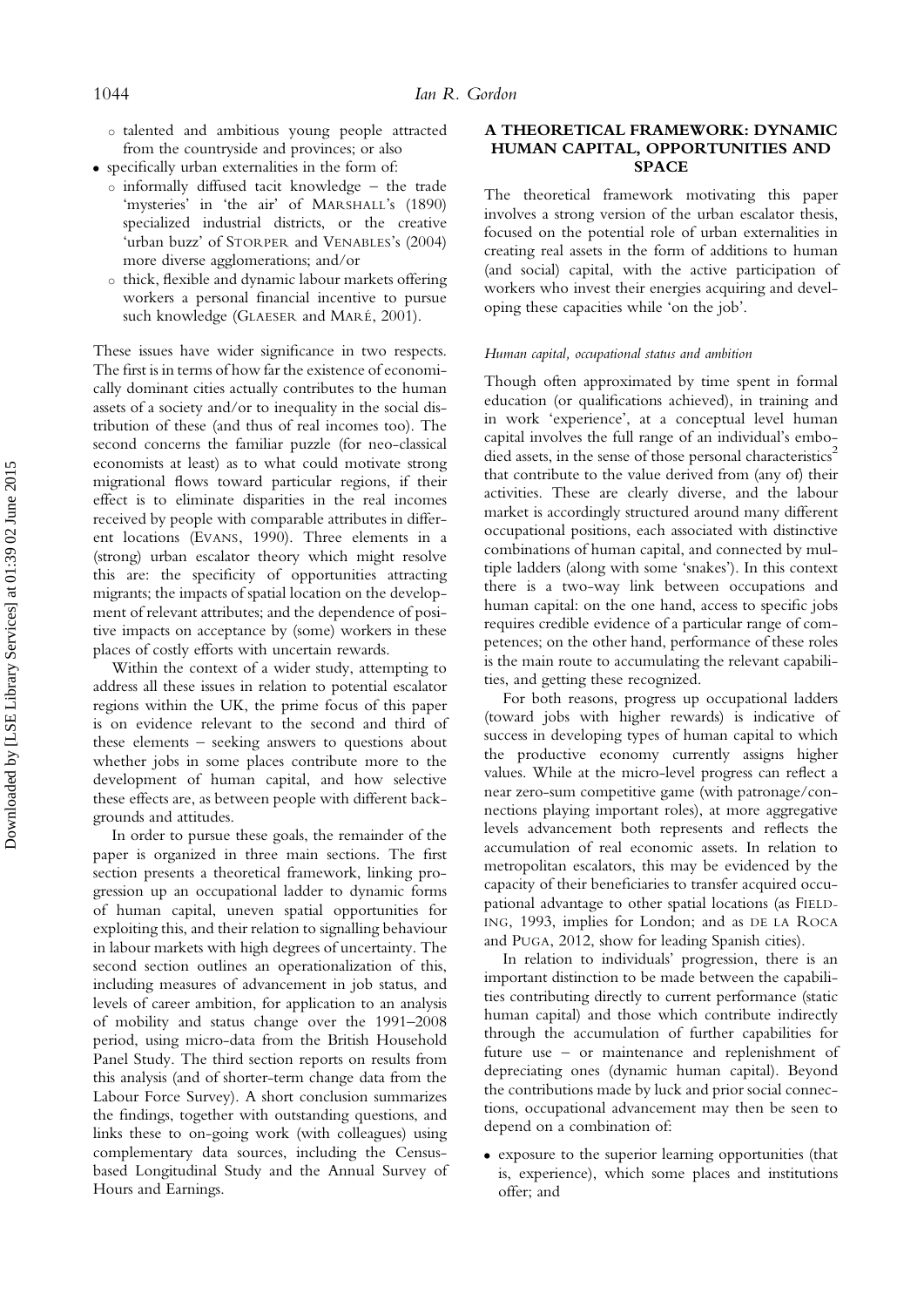. the desire/capacity to make the most of these (that is, dynamic human capital).

Important aspects of human capital always involve not just matters of knowledge (of what, how or who) but of attitude and character too, including: fitness of all kinds (physical, mental and emotional<sup>3</sup>), energy, patience, loyalty, attention span, capacity to concentrate and/or to endure tedium, etc. This applies especially to the dynamic component, for which an ability to 'learn' (whether innate or acquired through 'learning to learn' in academic settings) is necessary but not sufficient. What is also required is a positive desire to learn (in relevant contexts), whether because the process is felt to be stimulating/satisfying, or because it is recognized as functional for pursuit of some personal aspirations. Job-related ambition is thus potentially key to the capacity to convert superior learning opportunities into success in terms of occupational advancement.

This notion of ambition is close to McCLELLAND's (1961) concept of the Achievement Motive, identified as one of the key drivers of human behaviour, alongside the needs for Power and Affiliation – over and above subsistence and material desires. Those with strong drives to achieve were seen as motivated to choose and respond positively to realistic challenges, whereas (at the other extreme) those with a stronger drive to avoid failure would tend to go for either impossible targets, or ones involving no real challenge. Such drives are quite likely to be conditioned both by social background and formal education. But, together with a psychological capacity to take a long-term view, they have important implications for the acquisition of more advanced capabilities and effective exploitation of rich urban knowledge seams.4 For these drives to be directed specifically to acquiring capacities of recognized use in remunerative work – in competition with the claims of other domains of personal life – seems also to require perception of a job as of intrinsic importance/interest, and as offering potential for esteem and self-actualization (in MASLOW's, 1943, terms).

#### Opportunities for acquiring tacit knowledge

The other key requirement for substantial occupational progression – beyond that offered after years of blamefree service – is access to suitable learning opportunities for acquiring relevant kinds of tacit knowledge. Tacitness is key because it goes beyond what is generally accessible (and hence of limited worth), because of its close relation to the practical mastery of a craft, and because of the need to share understandings with a group of others (POLANYI, 1958; SENNETT, 2008).

Access to (potentially profitable kinds of) tacit knowledge is limited for several reasons. Know-how may be too new or specialized for codification to be economic yet. Or, it may be available only interactively, because it involves the ground of shared understandings required to make codified knowledge intelligible and practically applicable. And, in either case, the 'guilds' in possession of it may serve as gatekeepers to protect the rents derived from its use. Since not all such knowledge is equally valuable, moving on up the escalator would involve 'entrepreneurial' activity to find means of accessing, filtering and applying (what the current state of technology and tastes identify as) better versions of a still uncertain knowledge.

Generally, employers are not expected to allow their resources to be used to equip workers with transferable skills, except in circumstances such as formal training periods or internships where they can be compensated by paying lower/minimal wages. BECKER (1962) developed this argument in relation to formal training, but the same principle should apply to less structured opportunities for learning with a transferable value to the worker. In practice, however, much human capital seems to be task-specific, acquired on the job but with transferable value to the worker, $5$  because broader human capital enhances the returns to specific skills (OI, 1983). In fact, given a capacity and motive to learn, much task-specific capital will come from generalizing and recontextualizing the combined lessons of firm-specific training and non-routine work situations.

How far employers effectively facilitate the acquisition of such a potentially marketable asset will then depend on the nature of the activities in which a work unit is involved – being most likely: close to the cutting edge of market or technology change; where there is substantial customization of the product/ service for quality-sensitive clients; with sophisticated forms of collaboration in providing a complex product; and/or the provision of strategic advice and support to highly placed decision-makers. Places with concentrations of such jobs ought then to provide the greatest opportunities for those with ambition and capacity to learn.

#### Escalator regions, migration and signalling

The nature of these activities means that many of them are likely to be concentrated in a limited set of high-order centres/city-regions offering superior faceto-face access to sophisticated external information sources, clients, suppliers and collaborators. For this reason alone, leading cities may exhibit stronger rates of occupational progression, at least for those groups with qualifications to access jobs of these kinds. If other work units required similar kinds of labour, but lacked the incentive to offer developmental opportunities, they might simply have to pay more in compensation, or else accept less qualified/ambitious recruits.

That might turn out to be virtually the whole story, with no other significant spillovers. Additionally, however, some such places may also generate substantial externalities through their labour markets. In particular, as GLAESER and MARÉ (2001) suggested, places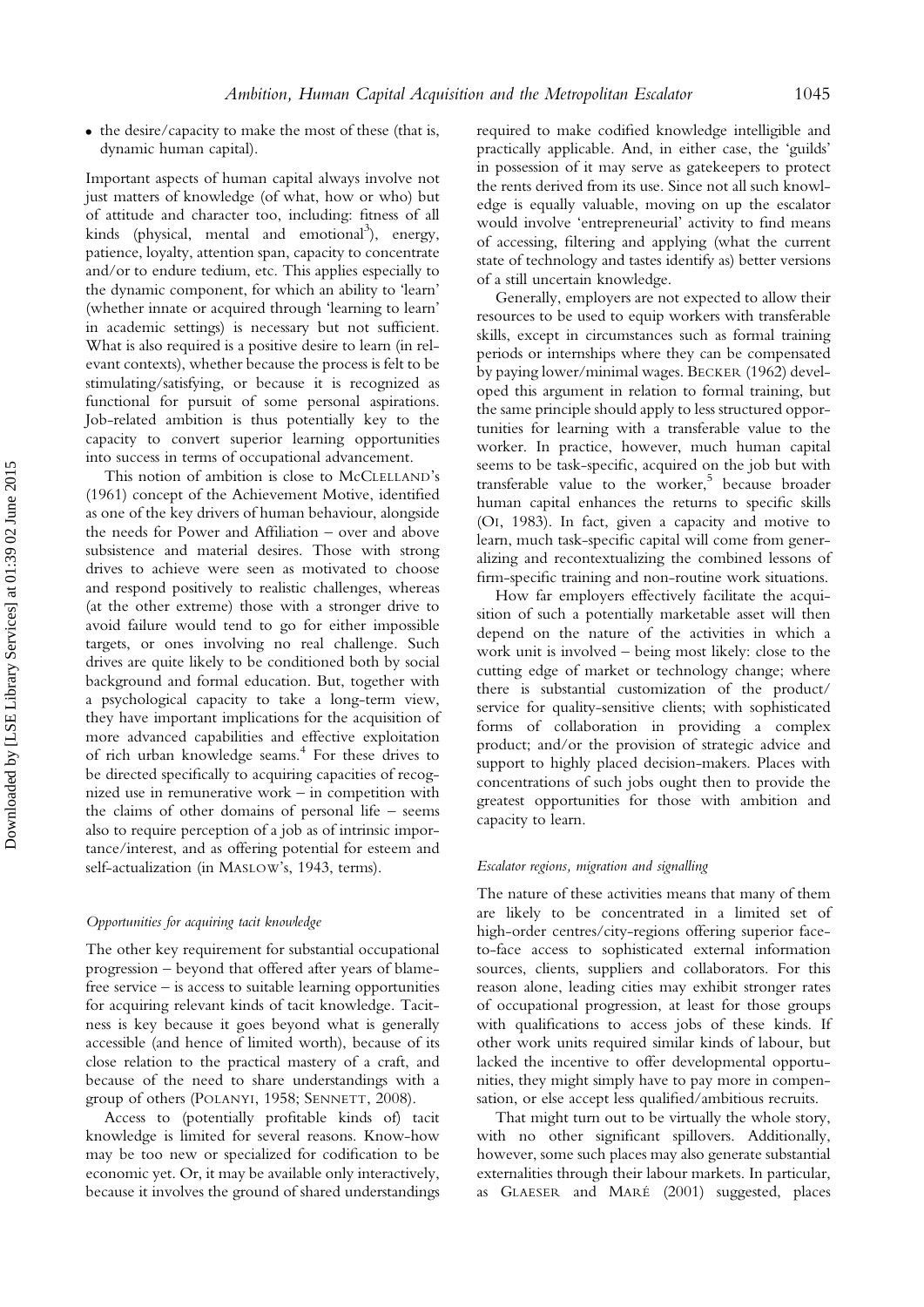possessing both a concentration of escalator portals of this kind, including a range of independent employers with overlapping demands in terms of skill sets, and a flexible, competitive labour market, may more strongly incentivize workers to pursue the available opportunities for on-the-job acquisition of human (and social) capital. In turn, such places are even more likely to attract labour migrants with high levels of dynamic human capital, and consequentially also to reinforce the concentration of work units dependent on a dynamic labour pool of this kind.

The standard neo-classical model of migration (from SJAASTAD, 1962) represents it as an act of personal investment, with once-for-all relocation costs being incurred in the expectation of a flow of returns, in terms of higher (real) income over the years. Where the attractor is better employment prospects, the return on this investment should clearly be greatest in the young working ages, with lower flows among the middle aged, and a likelihood of reversal as retirement approaches if the most successful areas have highest living costs. If place-specific elevator processes primarily affect (ambitious) young people, the selectiveness of migration to such places would be intensified, and an earlier reversal of flows may be expected at the point when progression slows down  $-$  'stepping off the escalator' (FIELDING, 1993). In any case, migration may be motivated by the prospect of a once-for-all occupational uplift (in the elevator), either where lack of local opportunities holds people back in jobs below their actual capabilities (perhaps having down-shifted after a job break) or because an individual's promotion is contingent upon taking up a specific vacancy elsewhere.

In its strong versions (going beyond the simple availability of jobs offering a portal to learning) the notion of an urban/metropolitan 'escalator' is not really one of an effortless ride up the occupational scale. Rather, it involves intense competition and effortful learning on the part of ambitious, achievement-oriented workers seeking recognition from knowledgeable, sophisticated and selective employers, patrons or audiences. Some of the flavour of this was captured in the New York, New York context by the lyric asserting (in relation to one of that city's occupational specialities) that 'If you can make it here, you can make it anywhere … it's up to you' <sup>6</sup> – with the double implication that the city presents the most demanding challenge, but that success in meeting this yields capabilities of value anywhere.

There is also a symbolic aspect, for both prospective workers and employers, to thronging around such escalators, particularly in the recognized centres. This stems from the special uncertainties involved in identifying: those who possess dynamic human capital that they will deploy on the employer's behalf; and those jobs which will provide the most favourable opportunities for human/social capital development. Recognition of a particular (geographic and trade) sub-labour market as fulfilling an escalator role can be expected to attract

to it a share of 'no-hopers' (as achievement motivation theory suggests) for whom failure there would involve very little shame, but also a core of those more invested in becoming 'king of the hill, head of the list, cream of the crop, at the top of the heap'. <sup>7</sup> The first group should be simply weeded out in a competitive environment. For the rest, however, presentation as a job applicant in these sub-markets, $\stackrel{8}{\sim}$  particularly perhaps as an incomer, signals a degree of self-belief, seriousness of purpose and professional ambition which address key questions about the possession of dynamic human capital. Similarly, on the employer's side: to locate your business unit in a part of the city where the price of access to high-calibre workers is both higher property costs, and active local competition for the pool of talent the place attracts may be seen as a signal of intent to provide experiences that enable workers to develop proactively capacities with a marketable value. An intent to signal in this way would add force both to the self-selection of ambitious workers and progressive job opportunities, that together represent a weak (purely compositional) version of the escalator, and to the dynamic arising from their interaction within a thick, competitive labour market, representing the strong version of the escalator hypothesis.

#### Implications for the geography of occupational progression (and regression)

This sketched theoretical framework makes occupational advance primarily a function of on-the-job learning, stimulated (to varying degrees) by a combination of personal and contextual factors. On the one side: job-related ambition is seen to play the key role, while, on the other hand, it is access to supportive types of job opportunity plus more dynamic urban labour markets. If these forces are powerful enough, mutually reinforcing spatial selection on both sides of the labour market could lead a few places (maybe just one within a national economy) toward strong escalator roles that increasingly differentiate them from all others – and boost overall rates of advance. The question is how much of this idealized model is to be observed in practice, rather than just providing a modern version of the Whittington myth in a world where dominant cities simply attract ambitious people and high status jobs.

The labour market involves snakes as well as ladders, however, and some of these may also be concentrated in particular cities or regions. Accidents (both favourable and unfavourable) quite commonly place people in job niches imperfectly matched to their capabilities – with some chance of an early correction of the discrepancy, but (failing that) a gradual adaptation of capabilities (whether up, down or sideways) toward expectations. In the case of forced job losses, as one key type of accident, the likelihood of recovery will depend on the current tightness or slackness of the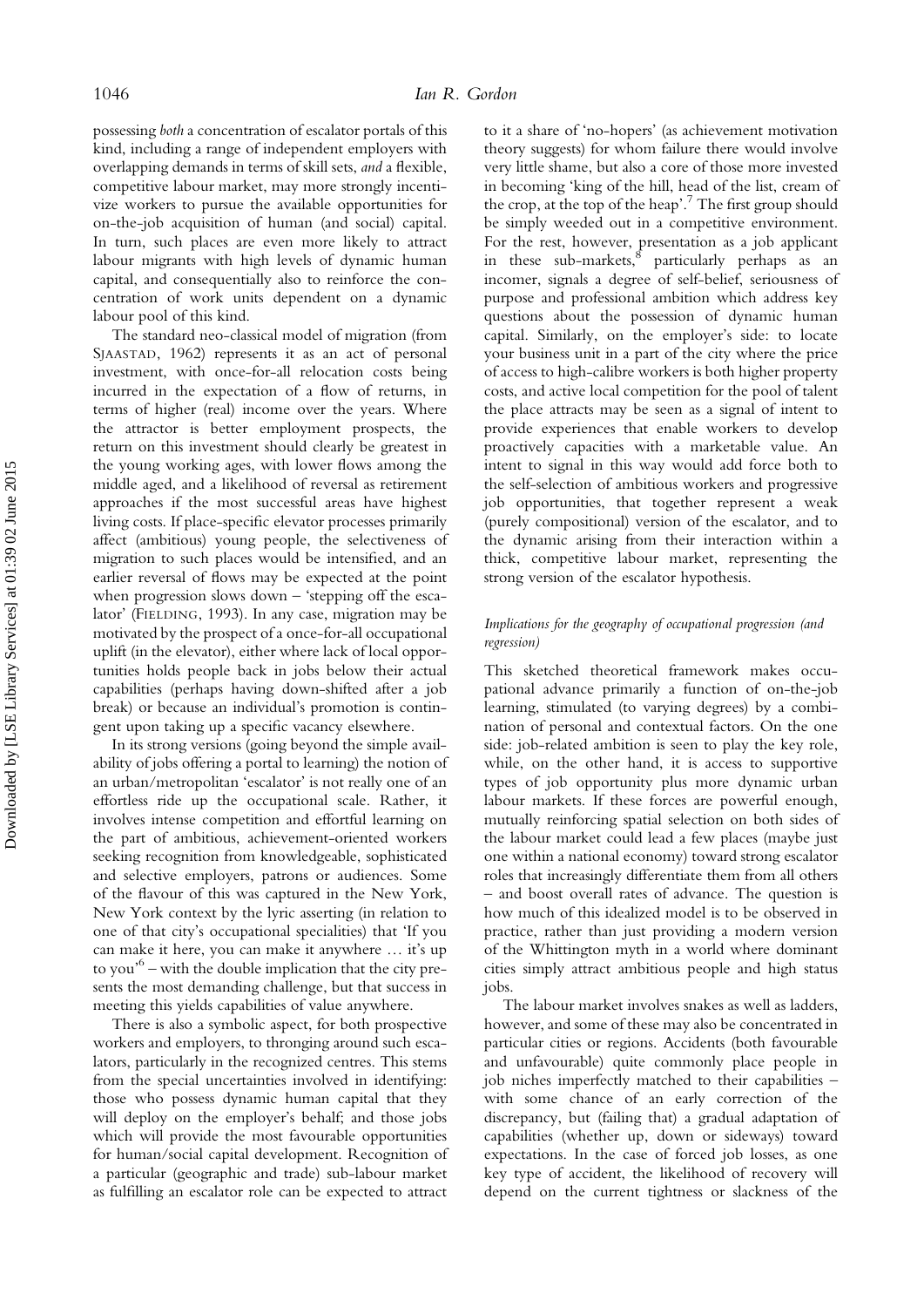local labour market, with slack labour markets inducing a more extensive 'bumping down' process (à la REDER, 1955) as the downwardly mobile displace others. Some who mitigate their position through migration to a stronger labour market may nevertheless appear among those – recognized by FIELDING (1993, p. 156) as moving from positions of weakness rather than strength – who do not visibly gain from moving to the escalator region. More generally, it would be expected that, even over the long run, all those with spells of interruption of employment were liable to show inferior occupational trajectories. A consequence would be a geography of generally weaker status progression and human capital development in regions exposed to substantial job losses – which is not simply the obverse of the expected upward movement in escalator regions, but needs to be controlled for when evaluating hypotheses about processes operating there.

The following sections of this paper partially address these hypotheses, with a focus on two empirical issues: about the evidence (after control for personal and job attributes) for the existence of place-specific pure 'escalator' effects in one or more metropolitan centres; and for the concentration of such effects on particular subgroups within the population, including those with stronger job-related ambition. Other issues are being addressed separately in papers with collaborators, using complementary data sources – including fuller treatment of the question whether any effects identified here as specific to places may just reflect more favourable opportunity structures.

#### METHODS/OPERATIONALIZING

In empirical terms, the analytic approach of this paper involves: charting the progress of people up (or down) an employment ladder linked to achieved/recognized levels of human capital; and then examining how variations in such progress are associated with personal attributes, areas of residence (and/or migration) and interactions between these. The questions to be addressed follow on from those of FIELDING (1993), though being framed in more general labour market terms rather than as issues of class transition. Correspondingly, the basic methodology pursued here is one of conventional regression modelling with a continuous measure of progression, rather than tabular or statistical analyses of cross-classified categorical variables.

There are a number of important issues to be considered when applying this simple approach to analyses of the escalator processes discussed in the last section. In particular, these involve: data sources (and their limitations); variable definition (in relation both to the dependent variable and to the concept of ambition); and model specification (particularly the treatment of dynamics and disequilibrium positions).

#### Data sources

Several micro-data sources – including the (Censusbased) Longitudinal Study (LS), the Annual Survey of Hours and Earnings (ASHE), the Labour Force Survey (LFS), and the British Household Panel Study (BHPS) – offer relevant data on the occupational progression of individuals in the United Kingdom. Each has distinctive strengths (and limitations) for some of the key questions about functioning of the escalator process, and both the LS and ASHE are being employed in forthcoming papers from this project.<sup>9</sup> This paper, however – with its focus on hypotheses about the role of ambition as a form of dynamic human capital – concentrates on evidence from the BHPS. Uniquely (among UK data sources) this combines qualitative personal/family data, including the basis for a measure of work-related ambition, together with long-term work histories, from which shifts up and down the occupational ladder can be assessed, and these linked to areas of work/residence. The core analyses using this source are complemented by more descriptive analyses of occupational position and short-term change, using the very much larger sample provided by the LFS.

The BHPS micro-data files used here $^{10}$  cover the years 1991–2008, with successive annual waves of this survey collecting data from a panel of respondents incorporating all base year members of an original sample of households. In each wave there are a repeated series of questions, including ones on employment status and experience over the year and on qualifications as well as on area of residence, etc., which are supplemented by others on specific topics that are one-off or repeated irregularly. Among these is a pair of questions on attitudes to jobs/work which are used here to construct a measure of individuals' job-related ambition.

In order to make use of this (one-off) variable, the focus here is on change in job status over the whole period (for respondents in employment at both ends), rather than on year-to-year dynamics.<sup>11</sup> The full annual panel is used only in a supplementary role to generate measures of accumulated time spent in/out of employment, and in specific regions. Requirement of a full set of responses across eighteen waves in order to generate these measures, in a survey with some discontinuities as well as attrition in responses, together with the age and employment restrictions which were imposed, inevitably reduced the available set of observations rather substantially, leaving just 868 cases for the final analyses presented below.

#### Operationalizing key variables

Job status (JS). In contrast to previous 'escalator' studies which have taken either transitions between discrete social classes (FIELDING, 1989, 1995) or increments to actual earnings (GLAESER and MARÉ, 2001; DE LA ROCA and PUGA, 2012) as their outcome indicator,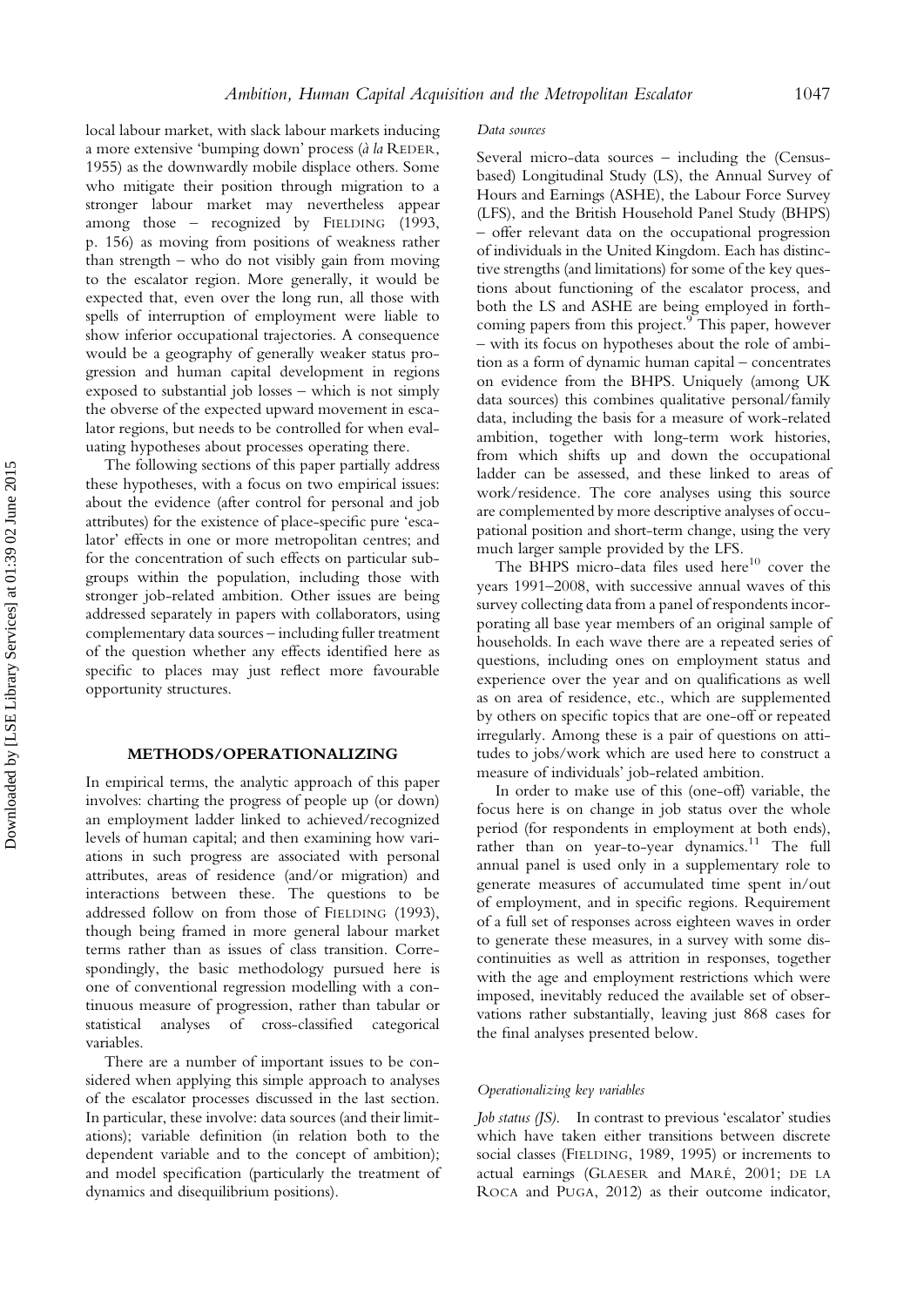the dependent variable in the present analyses is designed to provide a continuous measure of occupational position in terms of the value of human capital associated with the job type.

Since human capital encompasses many different types of attribute, with relative values that can shift in response to changing sectoral mixes, technologies and educational trends<sup>12</sup> – any composite measure needs to be substantially grounded on evidence of (marketdetermined) pay differentials.<sup>13</sup> The concern of this paper is not with tracking which skill types are becoming more or less valuable, but rather with assessing movement up and down a predefined occupational scale, using average market valuations for a period to place different 'job niches' (defined in terms of occupation and managerial/supervisory status) on that scale.

In practical terms, occupation is defined in terms of the 371 units of the SOC90 occupational classification, while four levels of managerial/supervisory responsibility were also recognized (managers in establishments with twenty-five or more employees, managers in smaller establishments, supervisors and other workers<sup>14</sup>). Out of the 1484 logically possible combinations, 1197 such niches were actually represented (with earnings data) in the pooled 1993–2000 rounds of the UK LFS used to generate the JS scale values.<sup>15</sup> These scale values were derived from logged hourly earnings<sup>16</sup> – available for employees only but applied also to the self-employed. After (regression-based) adjustment of individual earnings data for three contextual factors (year, workplace  $\text{region}^{17}$  and establishment size $^{18}$ ), values for each niche were computed on two bases: as simple averages; and as predicted values from regressions of adjusted log earnings on occupation and status dummies. In order to mitigate problems of sampling error in the less common niches, these two estimates were combined, with weights reflecting the computed standard errors of each.<sup>19</sup>

JS scale values were then applied to BHPS cases, using its records of occupation and managerial/supervisory responsibilities. Survey design, data collection and coding procedures should make these measures comparable between the two surveys (LFS and BHPS) and across waves of each.<sup>20</sup>

Ambition. For an indicator of individuals' potential motivation to seek and acquire on-the-job human capital, the study made use of a couple of questions (each appearing in both the 1991 and 1999 waves of the BHPS) about the two most important aspects of, firstly, work in general, and, secondly, of particular jobs. For a composite measure of 'job-related ambition', responses were combined that highlighted promotion, career, initiative and job content (scored positively) as against those citing people's company or money for essentials (scored negatively) – and discounting other references to pay.21

In its raw form this measure showed a clear, but 'U' shaped, relation with age, which partially explained a relatively weak correlation in raw scores between the two years. This age factor was controlled for and the scoring converted to a 0–1 scale. In order to derive a measure applicable to the 1991–2008 period, the agestandardized measures from the 1991 and 1999 surveys were then simply averaged.<sup>22</sup>

#### Model specification and estimation

In principle, the analyses of individual progression relate JS change measures to a series of independent variables, involving location, prior education, etc. However, a consistent feature of all the analyses with different sources and time intervals varying between one and seventeen years is that change seems to be substantially affected by JS level at the start of the period. When this variable is included in the analysis, it consistently attracts (negative) coefficients, significantly below 0 and above –1.

Similar findings are familiar in wage equations (for example, BLANCHFLOWER and OSWALD, 2005), but in the context of JS changes there appear to be two distinct kinds of explanation requiring different kinds of response. On the one hand, there is a clear possibility of significant measurement error, affecting both JS levels and change, in which case inclusion of the lagged dependent variable could be a source of bias in the analyses. This might arise either because of the open-ended way in which occupations are initially reported (however systematic the coding of these) or because of insufficient recognition of occupational heterogeneity in one or both tails of the distribution, causing an artificial truncation of the scale. On the other hand, it could be well be that some real processes are in play involving a 'reversion' in JS scores. This might be either toward a 'mean' consistent with an individual's real capabilities, from an initial niche out of line with these; or toward zero, reflecting a natural tendency for stocks of human capital to depreciate, in the absence of positive inputs from learning experiences that renew or upgrade these. In this case it is omission of lagged values from the right-hand side which would be liable to bias other estimates.

A series of experiments was undertaken to assess the potential influence of these different explanations. JS scores were averaged over several waves of the BHPS to see how far this weakened the relationship between change and lagged JS values, as would be expected with random measurement errors (or atypical shortterm jobs). The length of the observation period was also reduced to see whether this also served to attenuate the relationship, as would be expected from a systematic tendency to reversion. And the lagged JS score was replaced with a set of quantiles to see how truncation effects might be responsible.

In fact, though analyses with larger datasets (over shorter intervals) did suggest that truncation played a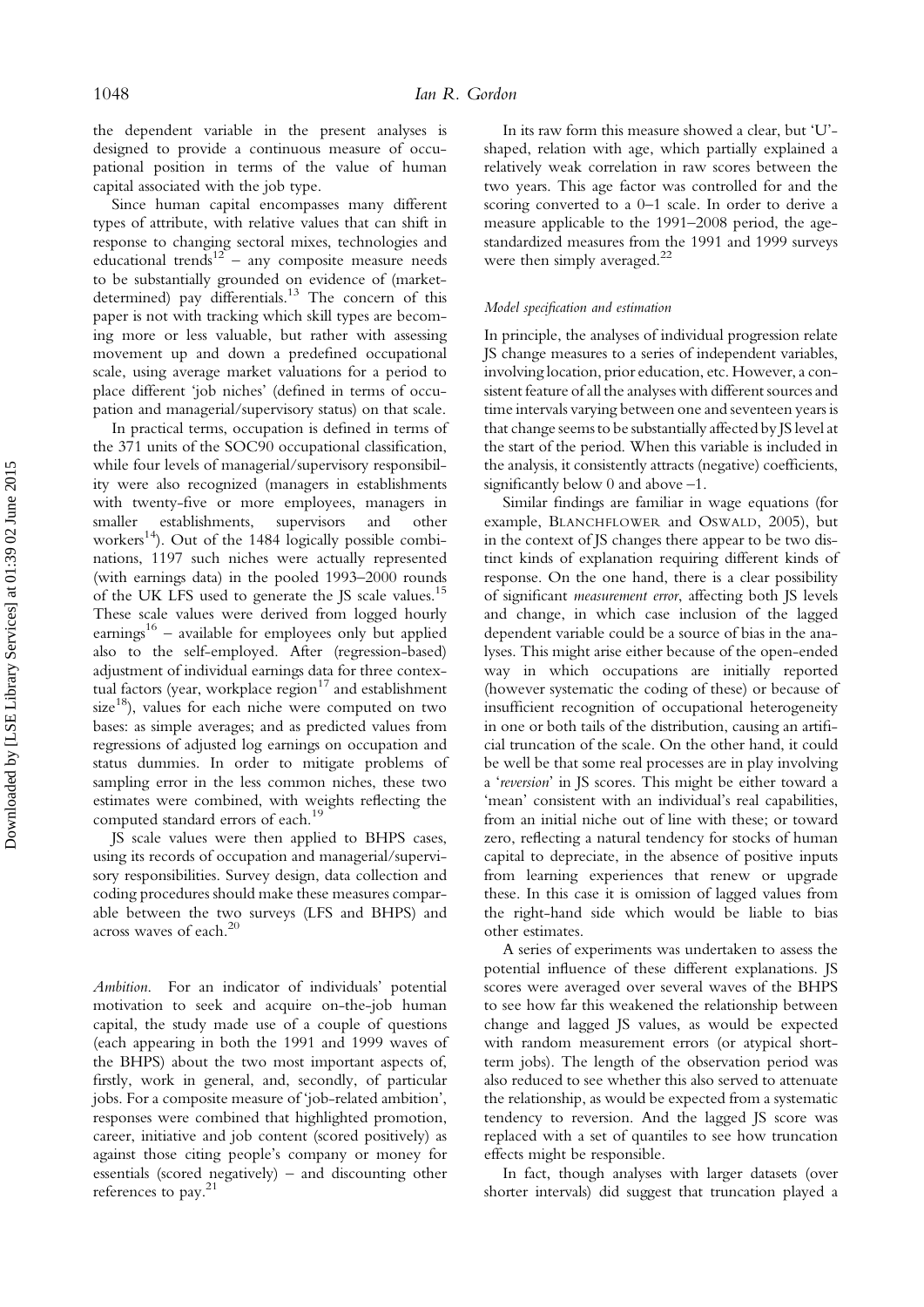role, there was no real evidence of this with the BHPS. Support was, however, found for both of the other hypotheses, with their contradictory implications as to what should be done. The compromise solution eventually adopted involved averaging the first five waves of the survey to define the baseline JS level, down-weightingthis by 20–30% when calculatingJS change, and omitting JS levels from the right-hand side of the regressions.

#### ANALYSIS AND RESULTS

#### Short-term occupational progression

Preliminary regression analyses were undertaken with the LFS, which has a very much larger sample of workers, enabling finer geographic distinctions to be made, though it only has short-term (one year) information on changes in position, and it lacks attitudinal data. These served to confirm that, as Fielding had indicated, if there was an escalator city/region in the UK, it was within the Greater South East (GSE) – that is, London and its two adjacent regions. But they suggested that the relevant job opportunities were heavily concentrated in its core. Simple analyses of JS levels $^{23}$  for respondents to the 2004–2008 rounds of the LFS showed that, for given demographic and educational characteristics, JS levels among Central London (that is, central business district – CBD) workers were some 13% above the national average as compared with 3– 4% in the rest of London, 2% in outer parts of the GSE, and 1% in the Birmingham and Manchester conurbations – though below average in the other five conurbations.

A more restricted analysis of JS changes between second quarters of 2008 and 2009 (the results are presented in Table 1) identified a similarly large differential in progress (of 18%) for Central London workers, though in this case it was specifically associated with moving residence into the GSE during the year. The basic results here are presented in column 1 of Table 1, with the other columns confirming their robustness to omission of the lagged dependent variable (which dominates the basic regression) and exclusion of the majority whose job did not change.<sup>24</sup> Overall, it seems that young people and those with higher education were more likely to progress. In relation to geographies, there is evidence of a broad north–south contrast, with a modest but significant difference of 0.7% in occupational advancement between residents of southern England and those from the north and west. This is evidence of an escalator effect – involving continuing learning and progression – since it essentially relates to people who stayed within one of these two super-regions. It might possibly be stronger among Central London workers, though the evidence on that is not clear here. As a continuing advantage to the average resident it is by no means trivial – but not of anything like the scale of gains made by interregional migrants with Central London jobs. These have then to be interpreted as predominantly reflecting a large one-off elevator effect, from moving to a place with superior opportunities to deploy already existing capacities. Other interregional migrants may make some gains of this kind, but they would be of a very much more modest scale.

| Constant                                           | Full sample           |                     | JS changers only      |                     |
|----------------------------------------------------|-----------------------|---------------------|-----------------------|---------------------|
|                                                    | $0.122***$            | $-0.006***$         | $1.061***$            | $-0.046$            |
| IS at the start of the year                        | (20.3)<br>$-0.057***$ | (3.0)               | (29.6)<br>$-0.477***$ | $(2.8)$ **          |
| Age less than fifty years                          | (29.6)<br>$0.004*$    | $0.004*$            | (34.4)<br>0.002       | $0.037*$            |
| Higher education                                   | (2.2)<br>$0.029***$   | (2.5)<br>$0.005**$  | (0.9)<br>$0.196***$   | (2.5)<br>$0.036**$  |
| Resident in Southern England                       | (15.2)<br>$0.007***$  | (2.7)<br>$0.005**$  | (16.1)<br>0.002       | (2.6)<br>$0.038**$  |
| Interregional mover plus working in Central London | (4.1)<br>$0.186***$   | (3.1)<br>$0.183***$ | (0.9)<br>$0.789**$    | (3.0)<br>$1.085***$ |
|                                                    | (4.3)                 | (4.2)               | (3.0)                 | (3.7)               |
| Other Central London worker                        | 0.006<br>(1.3)        | $-0.009$<br>(2.0)   | 0.054<br>(1.9)        | $-0.063*$<br>(2.0)  |
| Other interregional mover                          | 0.017<br>(1.7)        | 0.017<br>(1.7)      | $-0.012$<br>(0.3)     | $-0.032$<br>(0.7)   |
| Adjusted $R^2$                                     | 0.026                 | 0.001               | 0.212                 | 0.007               |
| N                                                  | 34 230                | 34 230              | 4564                  | 4564                |

Table 1. Regressions of single-year job status (JS) change on individual and spatial attributes

Note: The dependent variable is JS change since the reported occupation and status twelve months previously. Interregional movement is over the previous year, between standard regions, excluding moves between parts of the Greater South East (GSE). Southern England comprises London, East Anglia, East Midlands, South East and South West. Figures in parentheses are t-statistics; asterisks indicate significance: \*5%, \*\*1% and \*\*\*0.1%.

Source: Analysis of the Quarterly Labour Force Survey (QLFS), 2nd quarter 2009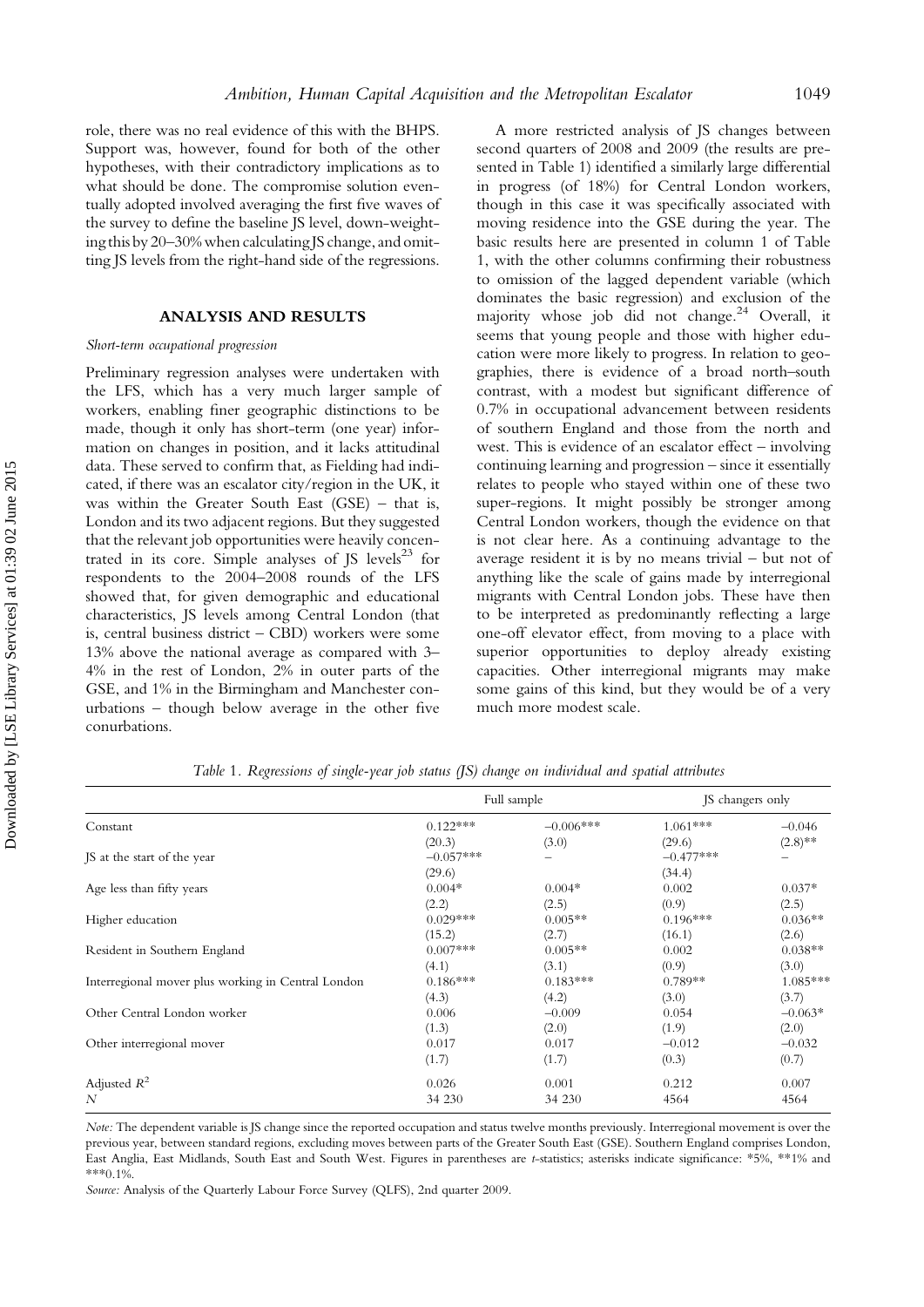This preliminary evidence on short-term changes echoes Fielding's earlier findings and argument in pointing to strong links between upward social mobility and migration into the GSE. But this effect now seems to be specific to Central London job opportunities – and in that context to be predominantly a matter of oncefor-all (elevator) gains from migration rather than continuing movement up the escalator.

From these short-term observations, however, one clearly cannot tell:

- . what kind of qualities were deployed by the migrants in pursuing and then securing higher status jobs in Central London;
- . how these might feed into superior long-term progress as compared with others within that labour market; nor
- . what part of the non-migrant population within the escalator region shares the capacity to take advantage of superior opportunities for progression.

To follow these up the paper turns to the longer-term change (and attitudinal) data available from the BHPS. The analyses here first relate job changes to a combination of personal attributes (including job-related ambition, and qualifications) and location/relocation of residence, and then explore the geography of ambition and qualification.

#### Long-term occupational progression

Two initial sets of exploratory regressions were undertaken in order, firstly, to identify the personal attributes and regional distinctions that actually mattered and, secondly, to find the most appropriate form for the dependent variable. Among the independent variables, these analyses made it clear that age, degree-level qualifications and job-related ambition were all salient, whereas gender, race and religion were not – and that the really significant regional distinction was between the GSE and the rest of the UK. With the aim of distinguishing between potential escalator and elevator effects, regional indicators were defined both in terms of the proportion of the period spent in a region (representing exposure to any escalator processes), and also in terms of interregional shifts between the start and end of the period (to pick up any elevator effects). For the dependent variable, an adjusted JS change measure was defined which set the baseline in terms of the average of recorded JS scores for the first few years (in order to mitigate measurement errors) and it discounted these by a factor (intended to allow for reversion toward the mean or bottom). These decisions were guided by effects on the root mean square error (RMSE) for a preferred model specification, leading to choice of a fiveyear average for the baseline (as the point of diminishing returns to adding further years) and a 28% discount factor (as the value minimizing the RMSE).

Regression results with this adjusted job change measure, for what is effectively a fifteen-year period (1993–2008), are presented in Table 2. A basic model (in column 1) shows that occupational progression was strongest for young people and those with degrees (with additional one-off gains for those acquiring a qualification at this level during the period), while those who had significant spells out of employment suffered big setbacks, especially if they were older. There is also evidence here that those with higher levels of job-related ambition did significantly better. As far as geography is concerned, the results suggest that continuing residence in the GSE led to rather stronger progress – not quite significant statistically at the 5% level, but equivalent to about half the value of a degree in terms of long-term advancement. None of the migrational variables appears to have any real effect, however: for interregional migrants as a group, the suggestion is that they did a bit worse than stayers, with no indication that those moving toward London or the GSE did any better, and the more positive sign for those moving away from London is far from being statistically significant.

A second model discards these migration variables and concentrates on seeing whether there was evidence of a stronger GSE escalator effect among subgroups who might be particularly suited to exploiting its opportunities. Three hypotheses – relating to the young, to graduates and to those with higher levels of ambition – were tested by interacting the relevant variables with the measure of time spent in the GSE. Results (in column 2 in Table 2) suggest no particular advantage for graduates, an averagely positive (though not significant) effect for those under thirty-two years of age at the start of the period, but a clearly stronger effect of GSE residence for those with higher levels of ambition. For those lacking any of these attributes, the suggestion (from the coefficient on the simple measure of time spent in this region) is that they did less well in the GSE than elsewhere. This is a bit misleading, however, since no one in the sample actually received a zero score for job-related ambition – but it does seem to be the case that the average middle-aged person with low levels of ambition could expect no benefit from a GSE escalator, beyond the modest gains they might enjoy elsewhere.

This finding suggests the possibility that such benefits might actually be quite heavily concentrated among a small minority of highly ambitious people enjoying very much faster progression within this opportunityrich region. Experiments replacing the scalar measure of ambition with a set of quantile dummies indicate, however, that those with very high levels of ambition did not gain much more than those with median levels – the real contrast being between the latter and those at the bottom end of the distribution. This can be captured roughly by a division between the bottom 40% and the upper 60% of observations on the ambition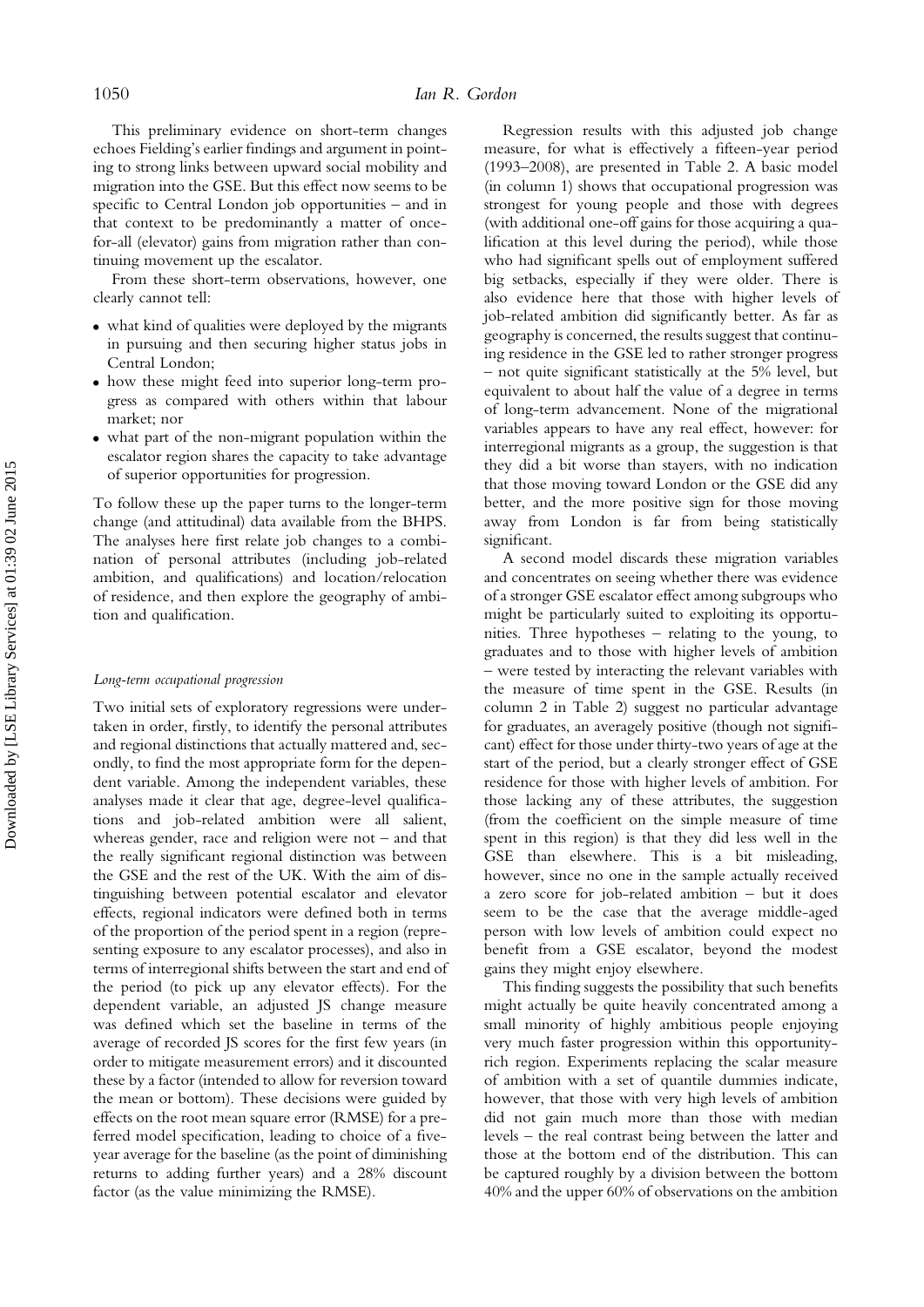|                                                     | (1)         | (2)                      | (3)                   | (3a)       |
|-----------------------------------------------------|-------------|--------------------------|-----------------------|------------|
|                                                     |             |                          |                       |            |
| Age range (years), 1991                             | $22 - 46$   | $22 - 46$                | $22 - 46$<br>1.839*** | $22 - 28$  |
| Constant                                            | 1.809***    | 1.748***                 |                       | 0.593      |
|                                                     | (11.4)      | (9.8)                    | (11.8)                | (0.7)      |
| Age                                                 | $-0.364***$ | $-0.338***$              | $-0.361***$           | 0.032      |
|                                                     | (8.0)       | (6.7)                    | (8.0)                 | (0.1)      |
| <b>Ambition</b>                                     |             |                          |                       |            |
| Scale                                               | $0.146*$    | 0.063                    |                       |            |
|                                                     | (2.5)       | (0.9)                    |                       |            |
| Upper 60%                                           |             |                          | 0.013                 | $-0.044$   |
|                                                     |             |                          | (0.6)                 | (1.0)      |
| Degree                                              |             |                          |                       |            |
| At the start of the period                          | $0.074**$   | $0.069*$                 | $0.081***$            | 0.089      |
|                                                     | (3.0)       | (2.2)                    | (3.4)                 | (1.9)      |
| Gained during the period                            | $0.151***$  | $0.153***$               | $0.156***$            | $0.225***$ |
|                                                     | (3.9)       | (3.8)                    | (4.1)                 | (3.2)      |
|                                                     |             |                          |                       |            |
| Proportion of time out of work                      |             |                          |                       |            |
| Aged less than thirty-two years in 1991             | $-0.631***$ | $-0.639***$              | $-0.618***$           | $-0.536**$ |
|                                                     | (4.1)       | (4.1)                    | (4.0)                 | (2.8)      |
| Aged thirty-two or more years in 1991               | $-0.910***$ | $-0.927***$              | $-0.971***$           |            |
|                                                     | (3.9)       | (4.0)                    | (4.1)                 |            |
| Proportion of time spent in GSE                     | 0.035       | $-0.081$                 |                       |            |
|                                                     | (1.8)       | (1.6)                    |                       |            |
| Interacted with: less than thirty-two years in 1991 | -           | 0.037                    |                       |            |
|                                                     |             | (1.0)                    |                       |            |
| Graduate                                            |             | 0.009                    |                       |            |
|                                                     |             | (0.2)                    |                       |            |
| Ambition: scale                                     |             | $0.271*$                 |                       |            |
|                                                     |             | (2.1)                    |                       |            |
| Bottom 40%                                          |             | $\overline{\phantom{0}}$ | $-0.017$              | $-0.056$   |
|                                                     |             |                          | (0.6)                 | (1.0)      |
| Upper 60%                                           |             |                          | $0.067**$             | $0.186***$ |
|                                                     |             |                          | (2.7)                 | (3.3)      |
|                                                     | $-0.026$    |                          |                       |            |
| Interregional migrant                               | (0.8)       |                          |                       |            |
| Toward London/GSE                                   | 0.002       |                          |                       |            |
|                                                     | (0.0)       |                          |                       |            |
| From London beyond the GSE                          | 0.042       |                          |                       |            |
|                                                     | (0.5)       |                          |                       |            |
|                                                     |             |                          |                       |            |
| Standard error (SE)                                 | 0.063       | 0.062                    | 0.062                 | 0.070      |
| Adjusted $R^2$                                      | 0.135       | 0.141                    | 0.141                 | 0.096      |
| N                                                   | 868         | 868                      | 868                   | 238        |

Table 2. Regressions of long-term job status (JS) change on personal and spatial variables

Notes: Dependent variable is calculated as: JS score for 2008 less 0.72\*mean of JS scores for 1991–1995 – for respondents in employment and with recorded occupation at each date.

GSE, Greater South East.

Source: Micro-data were from the British Household Panel Study (via the Economic and Social Data Service).

scale. A third model thus replaces all the other GSE residence-related variables with a pair which interact (the proportion of) time spent in the GSE with dummies for these two groups of less/more ambitious people, applying this first to the full sample (column 3 in Table 2) and then to a subgroup of the youngest (column 4). The results now show clearly significant gains (averaging 6.3%) from continuing residence in the GSE for the more ambitious group, and none for the less ambitious. When this analysis is broken down by age, these gains seem to be heavily concentrated among the youngest (those aged between twenty-two

and twenty-eight years in 1991), with average increment to their JS level of 16.6% over the period. Though not shown here (since the GSE effects are not statistically significant), the corresponding results for those in the older (29–47-year-old) group suggest gains to the more ambitious group from staying in the region which are only about one-fifth of those enjoyed by the younger cohort. Given the large overlap in ages between members of the two groups during the observation period, this contrast implies that escalator effects may only really apply while people are in their twenties and early thirties.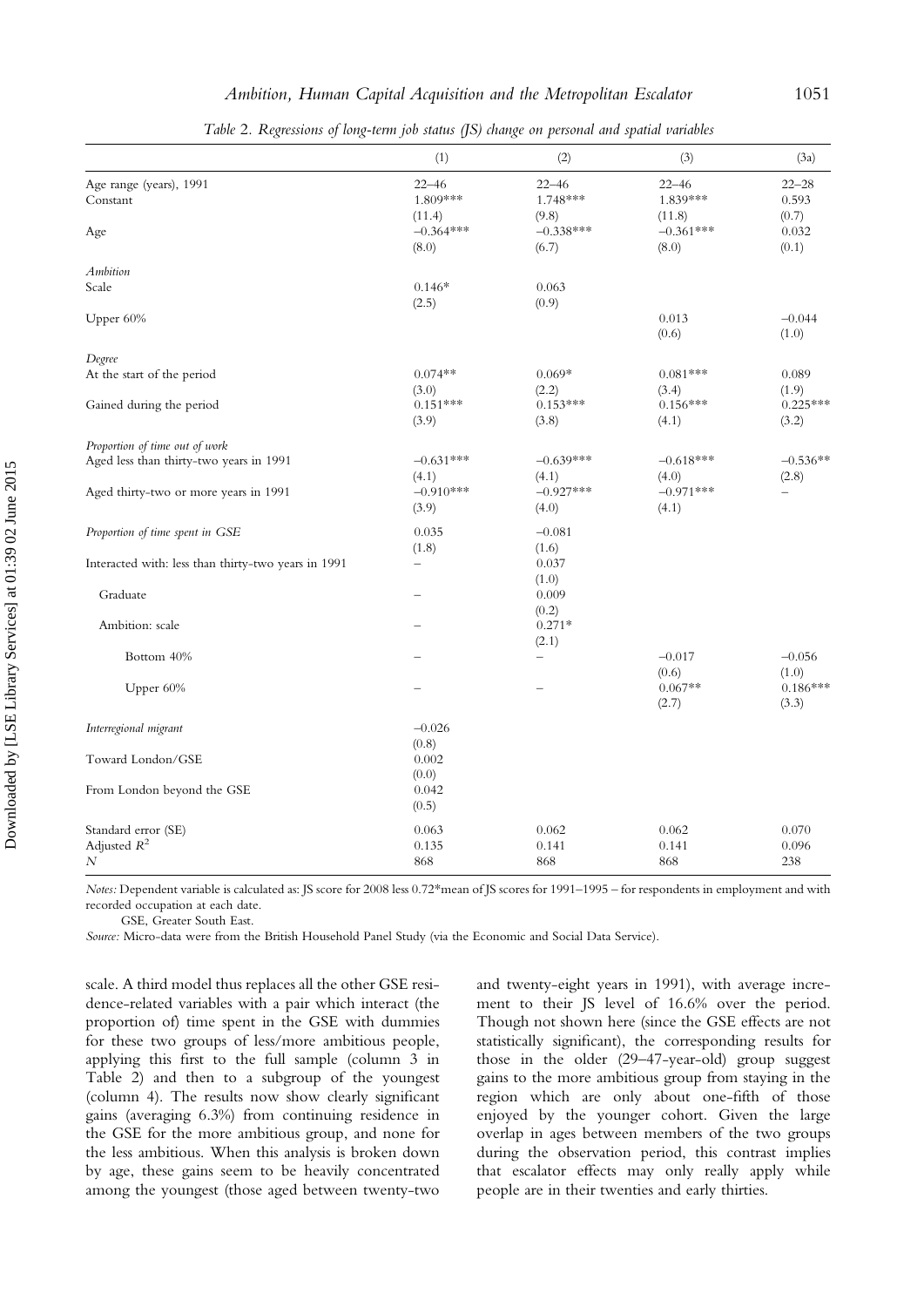#### Social and spatial influences on job-related ambition

These results point to a very strong interaction between job-related ambition and residence in the escalator region (that is, the GSE in this case), both in the sense that only the more ambitious seem to benefit from the escalator, and also in that access to this escalator seems necessary for this group to convert their ambition into faster progress in the job market. But there is also a question as to how far ambition itself may be unevenly developed among residents of different regions. This cannot be explored in much depth with the BHPS since the relevant questions were only asked in two waves of the survey, and the derived measure clearly contains quite a lot of noise. Nevertheless, patterns and associations in the data provide some basic evidence about the geography of ambition and its role in reproducing social positions.

On a cross-sectional basis, individuals' scores on the index of job-related ambition are most clearly (and positively) associated with their levels of academic achievement, and with their father's social class<sup>25</sup> (both directly and also indirectly, via educational outcomes which are linked to parental class). There is also a statistically strong, though substantively much weaker, association with gender – women recording significantly higher levels of job-related ambition.<sup>26</sup> Marital status also seems to be a factor, with the never married displaying significantly higher levels of ambition, and with entry into couplehood as one of the clear influences (together with acquiring additional qualifications) on changes in measured job-related ambition between the 1991 and 1999 waves. This looks like a question of trade-offs between priorities – and, since establishing a new household commonly involves extra financial demands, it tends to support the idea that the constructed 'ambition' measure relates to occupational achievement, rather than simply pursuit of higher earnings.

Spatial variables all seem to have weaker links to ambition, though ambition levels do tend to be rather higher among residents of the GSE. On what now seems the most salient measure – based on the split between those in the bottom 40% on the ambition scores, or above that  $-$  just 32% of GSE residents in 1991 were in the former group as compared with 42% in the rest of the UK. Controlling for qualifications and parental class (both favouring the GSE) only reduces this gap by about one-quarter. It seems that this regional disparity could have come about in three main ways: it could reflect differences in the context of primary socialization and attitude formation; or it could involve a subsequent adaptation to the differential availability of relevant opportunities in the region of residence; or it could reflect selective migration of the more ambitious toward regions in which they could realize their drive for advancement.

Taking the 1991/1999-based ambition classification as a constant reference point and comparing residence inside or outside the GSE for the first and last survey waves (1991 and 2008), it is evident both that a much smaller proportion of the low ambition group actually shifts between these two broad regions (2% as compared with 7%), and that the higher ambition group is entirely responsible for the net shift into the GSE. But even over seventeen years, this shift is quite modest, representing just 4% of the GSE sample, and lowering the share in the low ambition group by only 2% (as compared with the 10% gap to be explained). Looking at the relation between place of birth and region of residence in 1991, however, it is striking that the bias toward the upper ambition group within the GSE then seems almost entirely attributable to people born outside the GSE, whether elsewhere in the UK or overseas. Earlier movement to the GSE seems to have brought it (by 1991) a group of people who whether naturally (through primary socialization) or subsequent adaptation have proved more than usually ambitious – rather than this being a natural advantage of (and for) those born and brought up there.

#### **CONCLUSIONS**

Starting from a conception of occupational progression focused on the development of human (and social) capital, this paper has emphasized the crucial contributions of both dynamic human capital (including ambition as well as learning skills) and access to opportunities for acquiring tacit knowledge, together potentially with those urban contexts (in leading agglomerations) which have concentrations of both.

A distinction has been drawn between three processes that contribute to an uneven geography of human capital stocks: bumping down of displaced workers in slack labour markets; an elevator operating at the point of migration for those whose talents have been underemployed in such areas (or whose promotion within a specialist role depends on taking opportunities where they arise); and an escalator offering continuing prospects of upgrading for those workers in the core region who are able and willing to pursue them. Within the last of these a further distinction has been made between two versions of an escalator region hypothesis: a 'weak' one simply reflecting compositional effects stemming from a highly selective mix of resident and job types in successful high order centres; and a 'strong' one, involving positive interactions between each of these in the context of particularly thick and competitive sub-labour markets.

Empirical investigation with two British surveys confirmed Fielding's observation for an earlier period that some version of the London region stood out in its association with strong progress up the occupational ladder. From observation of short-term changes, the dominant effect appeared to be an elevator one associated with graduates coming to work in Central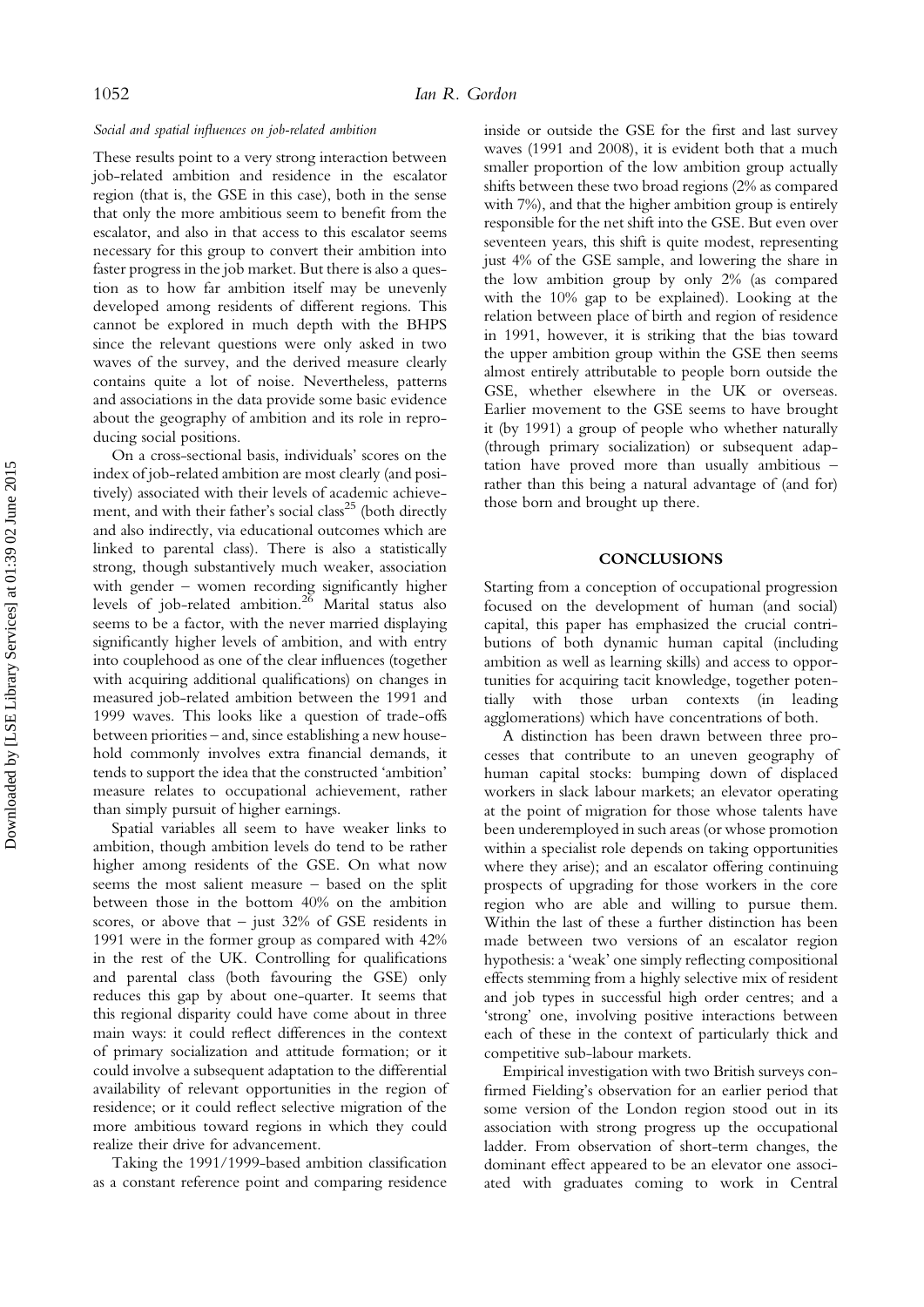London jobs. Evidence on long-term changes, however, clearly showed the operation of escalator processes for residents of a much wider GSE region, though essentially confined to young people with at least reasonable levels of job-related ambition. And, consistent with a strong version of the escalator thesis, such ambition appeared only to be rewarded within the context of this region. This is only a partial test of the thesis, since other sources with larger samples are required to examine how much of the escalator effect is simply dependent on a concentration in/around London of job opportunities offering privileged access to cutting-edge stocks of tacit knowledge.

Within this account it is not specifically migrants who benefit from the escalator process, but they are found to include a disproportionate share of the relatively ambitious people who are its main beneficiaries. Job-related ambition is found to be a mediating variable which contributes to inter-generational continuities in relative JS, with the GSE having the biggest share of those likely to produce ambitious offspring. But their strong representation within this region has much more to do with the selective attraction of ambitious migrants, both from abroad and from the rest of the UK.

A key aspect of the version of the escalator thesis developed here is that it makes a substantial part of the rewards derived from operating within the leading city-region contingent on (effective) efforts by the workers concerned to develop their capacities. Together with the specificity of job opportunities to which migrants are attracted, this can help to explain how, even with strong spatially equilibrating forces operating in the labour market, large inflows of migrants continue to be attracted to the core region. These serve to reinforce measured differences in economic performance between north and south – but also serve to equalize life chances for at least the more ambitious half of the populations who start life on one side or other of this 'divide'.

Acknowledgements – Earlier versions of this paper were presented at the European Regional Science Association (ERSA) Congress in Jonkoping, Sweden, and at seminars held at Reading University and the London School of Economics (LSE). The author is grateful to the participants at these sessions for helpful comments on this work; and to Nick Buck for comments made on a much earlier attempt at the same topic. None of these is responsible for the paper's shortcomings. Data from the UK Labour Force Survey (LFS) and from the British Household Panel Survey (BHPS) were supplied by the UK Data Archive. Neither the original collectors of these data nor the archive bear any responsibility for the analysis or interpretations presented here. Research for this paper was supported by the UK Economic and Social Research Council (ESRC) via its Spatial Economics Research Centre.

#### APPENDIX A: BRITISH HOUSEHOLD PANEL STUDY (BHPS) QUESTIONS USED TO CONSTRUCT THE INDICATOR OF JOB-RELATED AMBITION

The most (and second-most) important reason for working:

Follow my career; [scored positively].

Essential foods, etc.; and People's company [both scored negatively].

Working is normal; Enjoy working; Money for extras; Earn money for self; and Other reason [all unscored].

The most important (and second-most) aspect of a job:

> Promotion prospects; Using initiative; and Actual work [all scored positively].

> Total pay; Good relations with manager; Job security; Hours worked; and Something else [all unscored].

#### **NOTES**

- 1. These labels for the two processes reflect the implied time profiles of change in occupational status: with a simple vertical uplift in the escalator case; and movement on a continuing upward slope in the escalator case. This (more natural) usage differs from that of FINDLAY et al. (2009) who applied the 'escalator' term to promotions that do not require a residential move, and 'escalator' to ones that do.
- 2. Formally such items of human capital which are wholly embodied are to be distinguished from elements of social capital which involve the active participation of others. In the (micro-level) context of the present paper, that distinction is neither crucial nor very clear, since key skills often involve managing social interactions, and both involve context-dependent elements.
- 3. Including the 'erotic capital' to which HAKIM (2010) has recently drawn attention.
- 4. Though aspects of McClelland's own empirical work were challenged, and this social psychological approach to mobility studies later lost out to more structural perspectives, the classic socio-metric modelling incorporating such factors did find 'that the influence of education on occupation is mediated by motivational as well as cognitive and institutional factors' (DUNCAN and FEATHERSTONE, 1972, p. 121).
- 5. Accounting, on GATHMANN and SCHÖNBERG's (2010) estimates, for upwards of 25% of wage growth overall, and at least 40% of (the more substantial) growth among university graduates.
- 6. Or in the original Fred Ebb lyric of 1977, for a singer 'leaving today' from his 'little town': 'If I can make it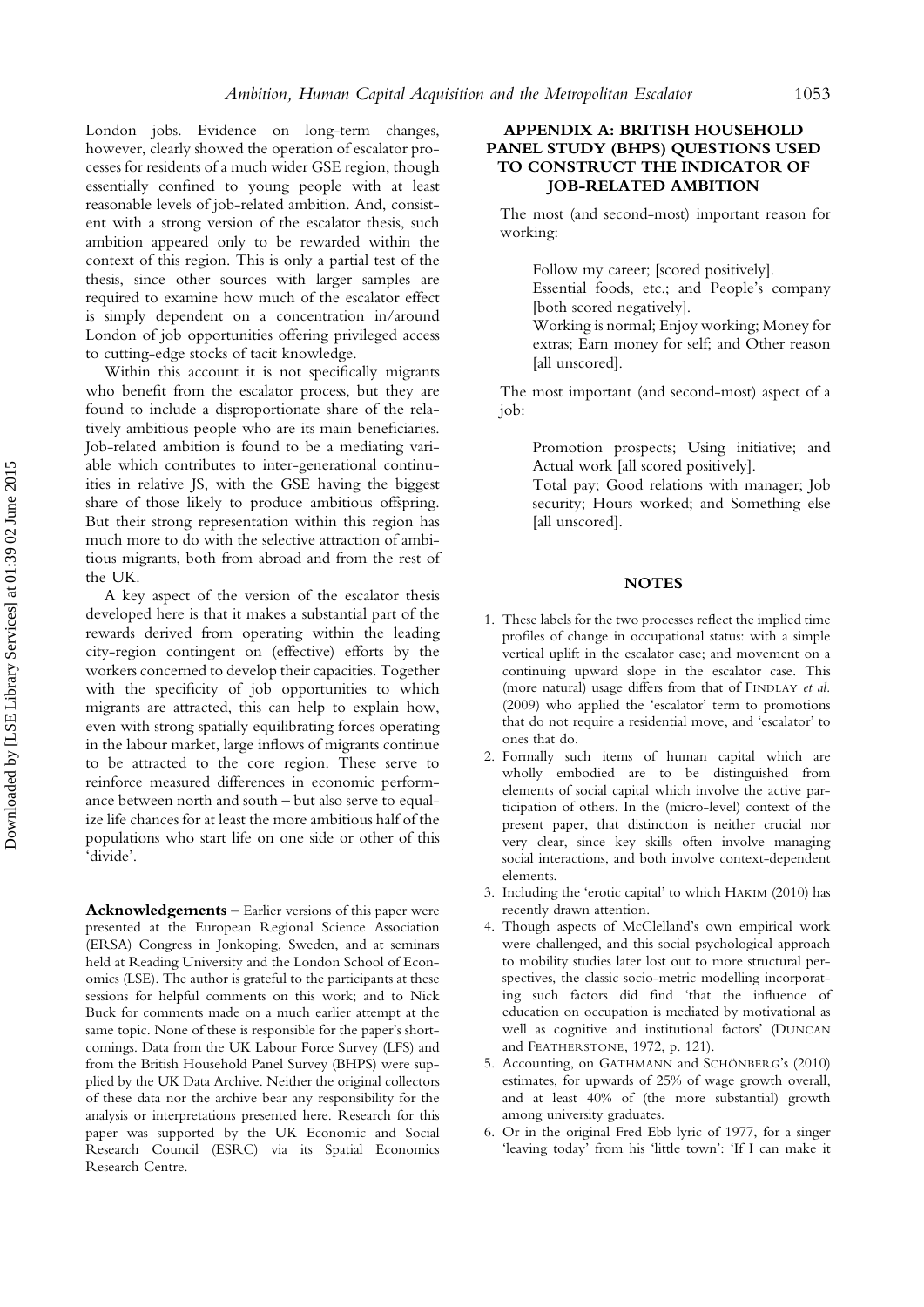there, I'll make it anywhere. … It's up to you, New York, New York.'

- 7. Same source as the previous note.
- Which might only be a relatively small part of the general labour market, even in a high-order centre.
- 9. With Mike Coombes and Tony Champion.
- 10. This survey was undertaken by the Institute for Social and Economic Research and distributed via the UK Data Archive, both at the University of Essex, Colchester.
- 11. True longitudinal analyses are being undertaken separately using the ASHE dataset to investigate other issues about the escalator region hypothesis.
- 12. Among other factors, including migration policies and the social attractiveness of different kinds of work.
- 13. This approach offers an objective basis for measurement in the sense that it reflects the evaluation of worker capacities emerging from the product and labour markets in which they are involved, rather than academic or administrative preconceptions. From a social rather than an individual perspective several qualifications need to be borne in mind: market evaluations are contingent on the current distribution of wealth and educational capital in the society; even within generally competitive markets the actual pattern of rewards will be affected by market failures due to the incidence of monopoly power, misinformation, etc.; and (as a referee suggested) some occupational skills may be valued for their contribution to such market imperfections.
- 14. This categorization is based on answers to questions about such responsibilities, applied independently of employee/ self-employed status.
- 15. To limit the duplication of cases (among people surveyed over five successive quarters), responses from only one of the four quarters were used for each year, yielding a total of some 67 000 usable observations for the calculation of the JS scores.
- 16. Because logged values were used for all calculations, 'averages' all relate to geometric means.
- 17. In fact, just three regions London, Eastern/South Eastern, and the rest of the UK – differentiated on the basis of housing costs, as an independent influence on earnings.
- 18. Distinguishing those in establishments with 1–10, 11–24, 25–49 and more than 50 workers.
- 19. Standard errors for the simple averages were computed on the basis of simple random sampling and the number of cases observed in the niche, while those for the regression estimates were simply derived from the standard error of the estimate, which (in relation to true population values) was assumed independent of the number of cases in a cell. Weights were then computed to minimize expected error in the synthetic estimates. In the largest cells, the simple averages were given weights over 0.9, while for the smallest they were below 0.1; for cells with fifty cases in the sample the two estimates received equal weights.
- 20. Where the same edition of the Standard Occupational Classification was applied. This includes the 1991–2000 rounds of the LFS, but all waves of the BHPS.
- 21. Along with those to security, hours and relations with managers. For the form and scoring of the two questions, see Appendix A.
- 22. As will be noted in the analysis section, explorations of differences in values between the two surveys suggested some real shifts associated with changes in marital status and qualification levels – though not with job status.
- 23. These were computed using a parallel methodology to that described in the third section for the BHPS dataset, though benchmarked with later earnings data and occupational classification.
- 24. The analyses reported here rely on retrospective reporting of baseline jobs, etc. twelve months previously, taken together with reports of current positions from a single wave of the LFS, rather than using its longitudinal element to compare responses made in two separate waves. The former were judged to produce more reliable JS change measures because of the potential for inconsistent recording and coding of occupations in the latter case (which suggested that 35% of respondents changed niches over the year, as compared with just 15% from the retrospective data).
- 25. Based on their occupation when the respondent was aged fourteen.
- 26. The fact that this is not translated into higher rates of JS advancement seems to reflect the much greater incidence of periods of non-employment among women.

#### **REFERENCES**

- BECKER G. S. (1962) Investment in human capital: a theoretical analysis, *Journal of Political Economy* 70(5) [Pt 2: Investment in Human Beings], 9–49.
- BLANCHFLOWER D. and OSWALD A. J. (2005) The Wage Curve Reloaded. NBER Working Paper Number 11338. National Bureau of Economic Research (NBER), Cambridge, MA (available at: [http://www.nber.org/papers/w11338\)](http://www.nber.org/papers/w11338).
- DE LA ROCA J. and PUGA D. (2012) Learning by Working in Big Cities. CEPR Discussion Paper Number 9243. Centre for Economic Policy Research (CEPR), London.
- DUNCAN O. D. and FEATHERSTONE D. L. (1972) Psychological and cultural factors in the process of occupational achievement, Social Science Research 1, 121–145.
- EVANS A. W. (1990) The assumption of equilibrium in the analysis of migration and interregional differences: a review of some recent research, Journal of Regional Science 30(4), 515-531.
- FIELDING A. J. (1989) Inter-regional migration and social change: a study of South East England based upon data from the Longitudinal Study, Transactions of the Institute of British Geographers n.s. 14, 24-36.
- FIELDING A. J. (1993) Migration and the metropolis: an empirical and theoretical analysis of Inter-regional migration to and from South East England, Progress in Planning 39, 71–166.
- FIELDING A. (1995) Migration and middle-class formation in England and Wales 1981–91, in BUTLER T. and SAVAGE M. (Eds) Social Change and the Middle Classes, pp. 169–187. UCL Press, London.